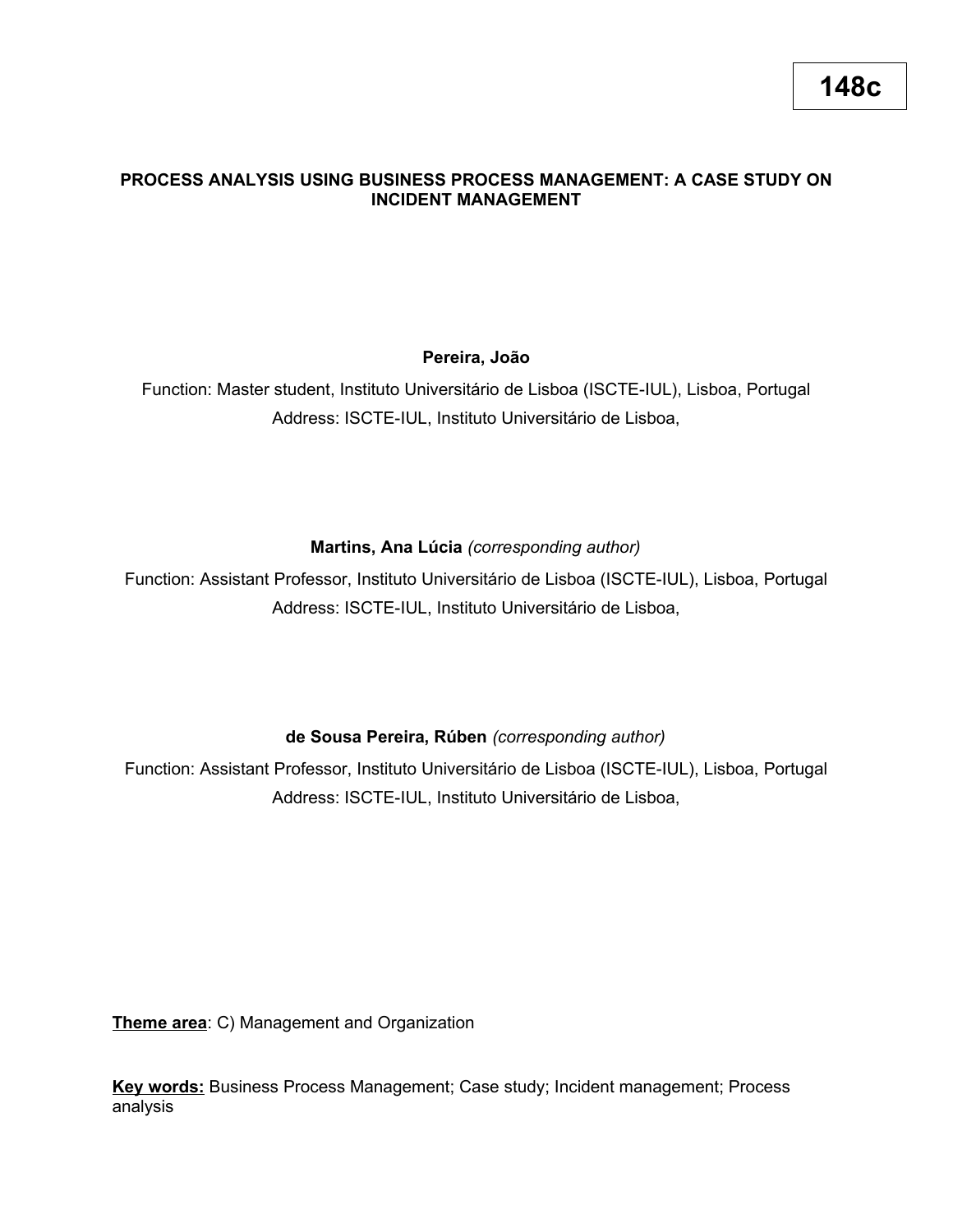# **PROCESS ANALYSIS USING BUSINESS PROCESS MANAGEMENT: A CASE STUDY ON INCIDENT MANAGEMENT**

### **Abstract**

Business process management is widely used to improve companies' competitive level. Incident management is a critical process as it supports the main services of an organization. Its speed and accuracy are paramount to companies. This research aims at analysing an incident management process of a global company and produce managerial recommendations on how to improve its performance. A case study approach is conducted. Process analysis is conducted based in interviews, direct observation, and focus group to assure data triangulation. Process improvement is based on the goals of the process and managerial recommendations are provided to support that improvement.

Keywords: Business Process Management; Case study; Incident management; Process analysis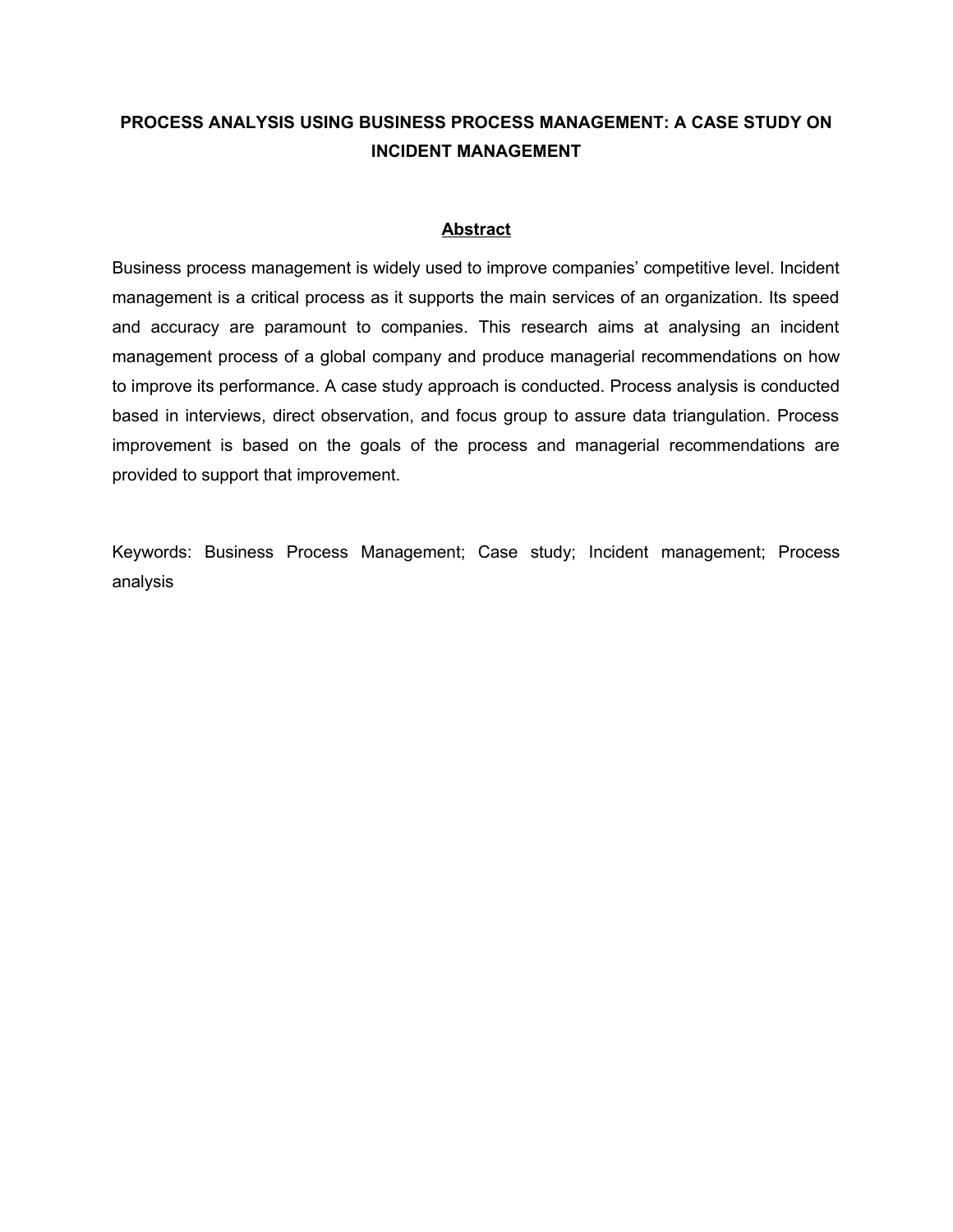#### INTRODUCTION

Change and competition are a constant in business. Organisations need to be competitive to succeed. To remain competitive, organisations should look to continuously innovate and to increase productivity, which calls for an intense focus on their functioning or, in other words, their business processes (BP) (Conger, 2010; Harmon, 2014). For this, process-oriented organisations comprehensively apply business process management (BPM) (Kohlbacher, 2010). BPM is considered a mature discipline, both in organisations and in research domains (vom Brocke *et al.*, 2014; Aalst, La Rosa and Santoro, 2016), with several studies produced. By providing a set of methods and tools, BPM seeks to analyse and understand business processes (BP) in detail, with the main objective of manage and improve their performance. Solid and thorough BP analysis is an essential basis for further improvements and innovation. Thus, it is a step of BPM that should not be lightly taken.

The aim of this research is to analyse the incident management (IM) process of an organisation that supports its information technology (IT) services using BP analysis and produce managerial recommendation of how it can be improved under the scope of the relevant issues for both the service company and its customers.

For the organisation, the IM process is one of vital importance for IT support services, once it is an indicator of customer satisfaction with the IT services and is an early spotter of potential failures. There is the need to understand what the current state of the process is, by documenting it, and how it is being performed, regarding the established objectives, understanding the existing problems and challenges in the service operation.

One can find several works in the literature regarding BPM. However, few researches have been produced that apply an BPM approach to the IM process, with only 3 studies found (Bandara, Rosemann and Cornes, 2005; Conger, 2010; Mahy, Ouzzif and Bouragba, 2016) regarding the subject.

This research is then aiming at the dual goal of contributing to both theory and practice. As there is lack of research in process analysis in the area of IM, this research aims to contribute to fil that gap. In parallel, as it is based on a real situation in which a specific company is aiming at improving its IM process, the outcome of this research also aims at producing results that contribute to an improved future state of the process and, consequently, the competitive position of the analysed company.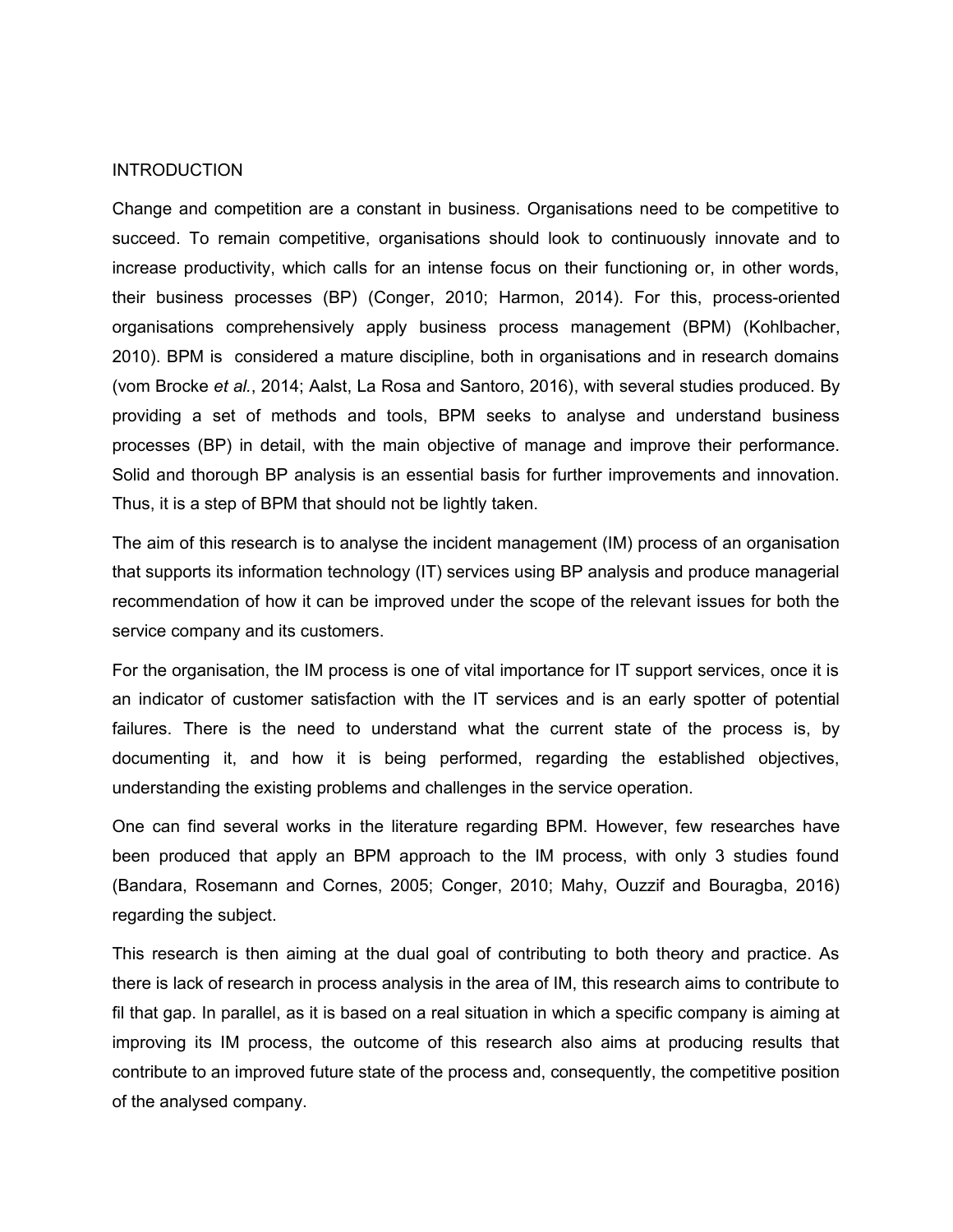A single case study research is conducted. According to Yin (2013), the case study approach is the most appropriate for this research, as it concerns a contemporary topic that has not been much explored in literature.

Considering the identified research methodology and the conceptual BPM approach, this research starts by providing a theoretical background on BPM. Then, a brief description of the research methodology and its design is provided. Following, the case study is presented and the analysis specific goals are defined, also providing an understanding of the IM process, its stakeholders and its value. Next, the BP analysis itself – data collection and process modelling – is conducted, and results of the current situation are extracted. Conclusions and limitations regarding the results of the research are the last part of the article, where topics for further research are also suggested.

#### THEORETICAL BACKGROUND

### *Business process: paradigm and definition*

BP became relevant in practice and research domains when, in the last century, organisations changed their functioning basis to a more process-oriented customer-centric perspective, instead of functional and hierarchical structures (Reijers, 2006; Kohlbacher, 2010).

One of the most well-known definitions of BP is the one by (Davenport, 1993, p. 5), which states that a BP is "a structured, measured set of activities designed to produce a specified output for a particular customer or market. It implies a strong emphasis on how work is done within an organization, in contrast to a product focus's emphasis on what. A process is thus a specific ordering of work activities across time and space, with a beginning and an end, and clearly defined inputs and outputs: a structure for action." BP is an important concept that facilitates the collaboration between people and other resources in an organisation to achieve business objectives (BO) in an efficient and effective manner (Weske, 2012a).

The process design and performance has logical impacts on both the quality perceived by the customers and in the efficiency of the whole process (Dumas *et al.*, 2013). As the business environment changes and market competition intensifies, BO and BP standards change as well, such as the quality perceived and efficiency, obliging organisations to manage and improve BP to stay competitive and succeed (Harmon, 2014).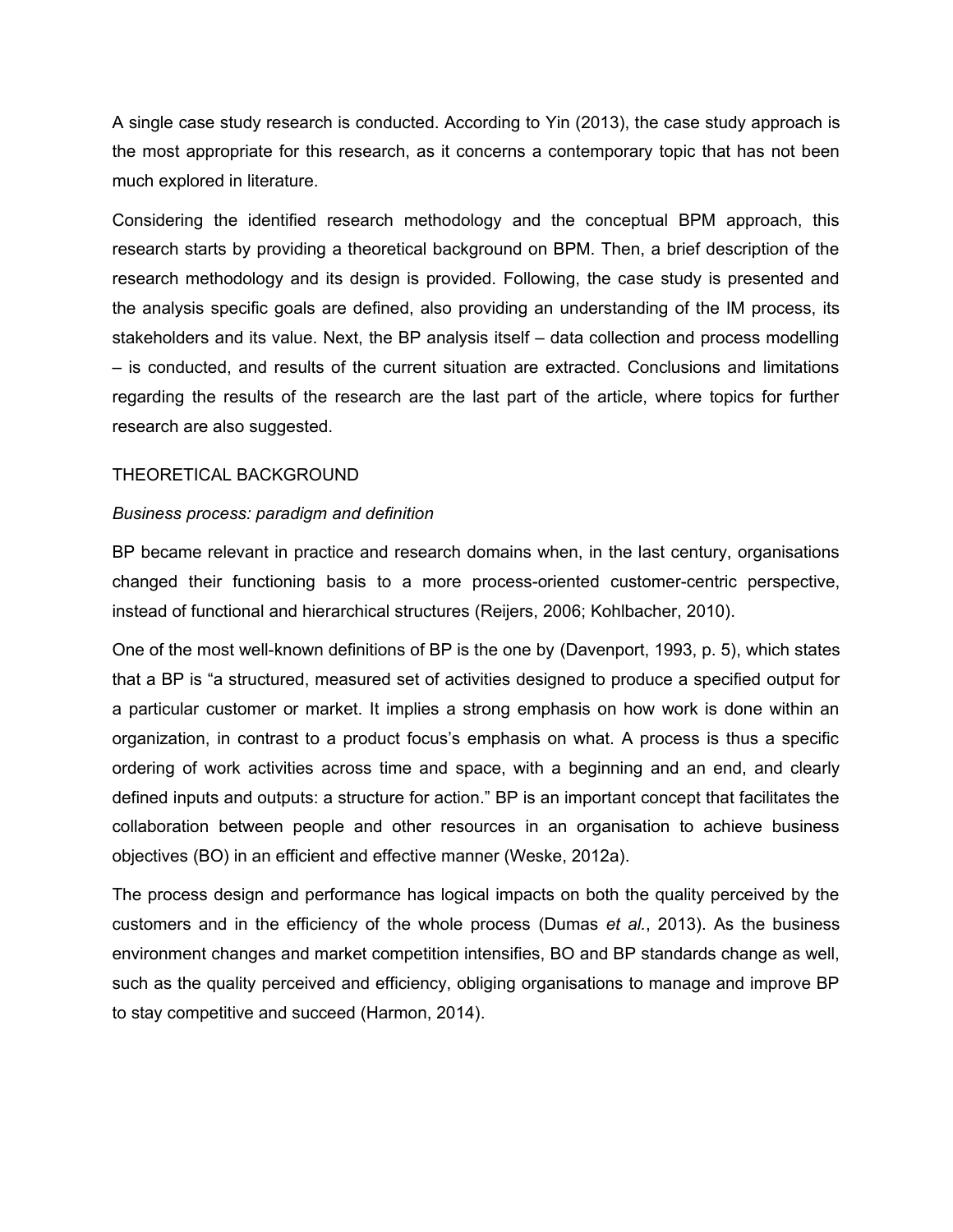Table 1 - BP approaches before BPM

| <b>Disciplines</b>                       | <b>Development</b> | <b>Focus</b>                                              |
|------------------------------------------|--------------------|-----------------------------------------------------------|
| <b>Total Quality</b>                     | 1970s              | Continuous organisational improvement to achieve a        |
| Management                               |                    | higher product and service quality                        |
| Six Sigma                                | 1980s              | Identifying and removing causes of defects to achieve     |
|                                          |                    | 99.99966% of effectiveness in BP (Conger, 2010)           |
| Lean Management                          | 1990s              | Identify and eliminate different types of waste in BP, in |
|                                          |                    | order to improve them and make them more efficient        |
| <b>Business Process</b><br>Reengineering | 1990s              | Projects that help to radical restructure organisations   |
|                                          |                    | focusing on their BP with a strong contribution of IT     |
|                                          |                    | tools                                                     |

Source: adapted from Harmon (2010)

Process-oriented organisations have to employ methods and tools that allow to control and redesign BP on a continuous way (Kohlbacher, 2010). Throughout the years, different disciplines suggested ways to set methods of how to manage and improve BP. Table 1 (above) presents some examples of such situations.

# *Business process management: conceptual approach*

BPM started to be developed at the beginning of the  $21<sup>st</sup>$  century, which is a logical evolution and combination of different management theories with technological developments.

Harmon (2010) presents BPM as the logical result and evolution of "three BP traditions":

- Business management (ex: Michael Porter's management theories, balanced scorecard)
- Work simplification/quality control (ex: total quality management, six sigma, workflow management)
- IT tradition (ex: business process reengineering, enterprise resource planning)

The origins of BPM can be traced back to Taylorism and Fordism, to Adam Smith's division of labour, and even mention the evolution of workers' capabilities since the prehistoric times (Harmon, 2010; Aalst, 2013; Dumas *et al.*, 2013).

Table 2 - BPM definitions

# **(Author, Year) Definition**

**(Weske, 2012a, p.** "Includes concepts, methods, and techniques to support the design,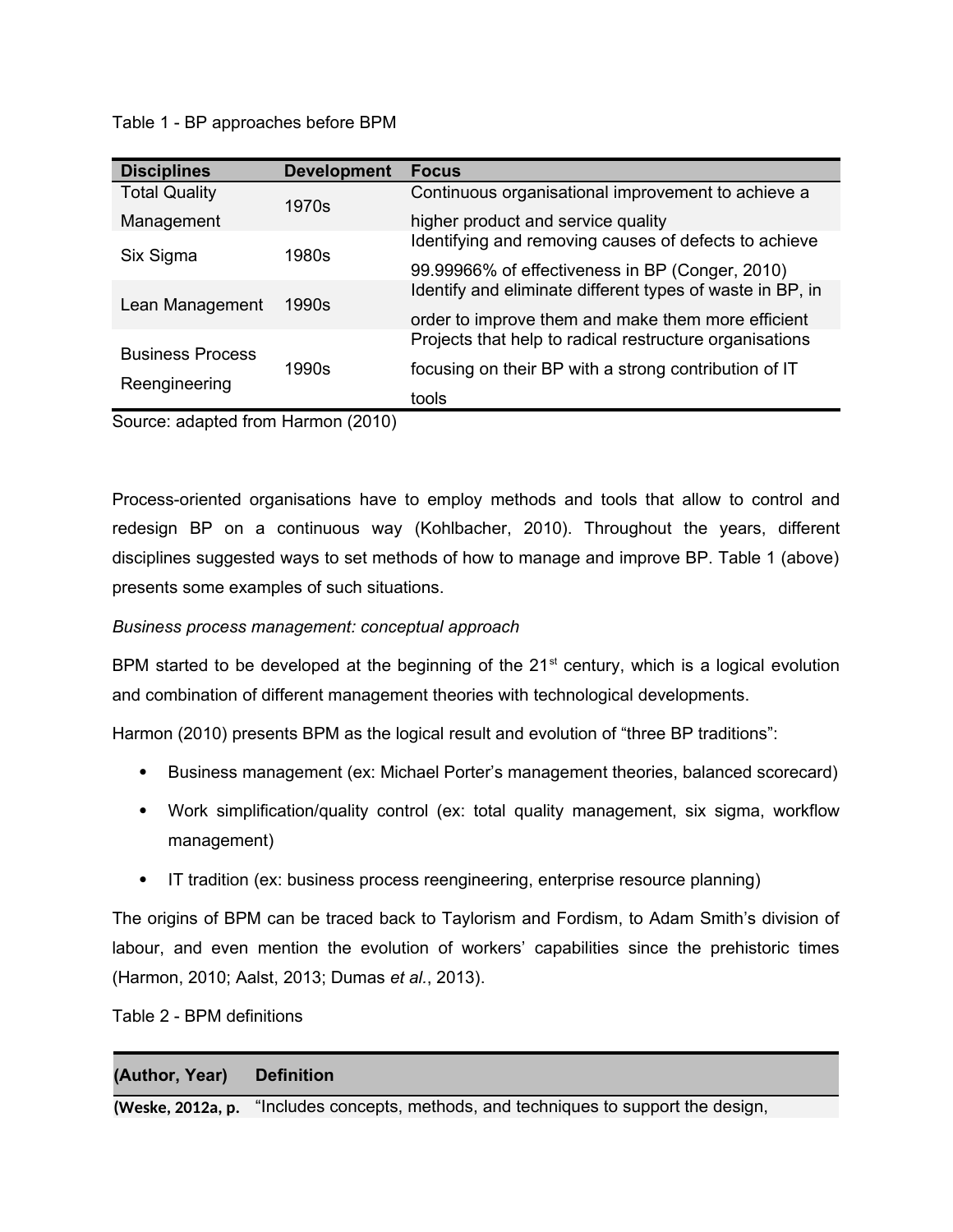| 5)                            | administration, configuration, enactment, and analysis of business          |  |  |
|-------------------------------|-----------------------------------------------------------------------------|--|--|
|                               | processes".                                                                 |  |  |
| (Aalst, 2013)                 | "Discipline that combines knowledge from information technology and         |  |  |
|                               | knowledge from management sciences and applies this to operational          |  |  |
|                               | business processes".                                                        |  |  |
| (Dumas et al., 2013,<br>p. 1) | "The art and science of overseeing how work is performed in an organization |  |  |
|                               | to ensure consistent outcomes and to take advantage of improvement          |  |  |
|                               | opportunities".                                                             |  |  |

BPM has become a mature discipline, being acknowledged as such by the industry and in the research domain (Aalst, 2013), although Ko, Lee and Wah Lee (2009) argue that the practical domain is more developed than the theoretical domain, with systems and software being the main contributors for that difference. In the literature, different definitions can be found. Table 2 (above) provides some examples.

This research follows the definition given by Dumas *et al.* (2013). BPM is described as a discipline that includes a set of methods and tools, from IT and management worlds, to manage and improve BP in a continuous manner (Recker and Mendling, 2016). For the purpose of improvement, BPM authors and researchers (see Table 3) propose a cyclical set of methods to control, measure, analyse and reconfigure BP, being usually referred to as the BPM lifecycle.

Although there are different depictions by authors who present different stages and goals, the essence is the same – a closed cycle of management, analysis and improvement of BP. This research follows the BPM lifecycle proposed by Dumas *et al.* (2013).

Improvements and redesign of BP make possible for organisations to adapt to change and define new BO (Harmon, 2014). However, the starting point for a solid and well-made redesign is a proper and exhaustive analysis of the BP in its current state (Dumas *et al.*, 2013). BP analysis is part of the first stages of BPM, where "surveys on the business processes and their organizational and technical environment are conducted" (Weske, 2012a, p. 11). Being an evolution of different BP traditions, some BPM techniques and tools are already known from other disciplines to BP analysis (Conger, 2010).

Table 3 - BPM lifecycle in the literature

**(Ko, Lee and Wah (Houy** *et al.***, 2011) (Weske, 2012a) (Aalst, 2013) (Dumas** *et al.***, 2013)**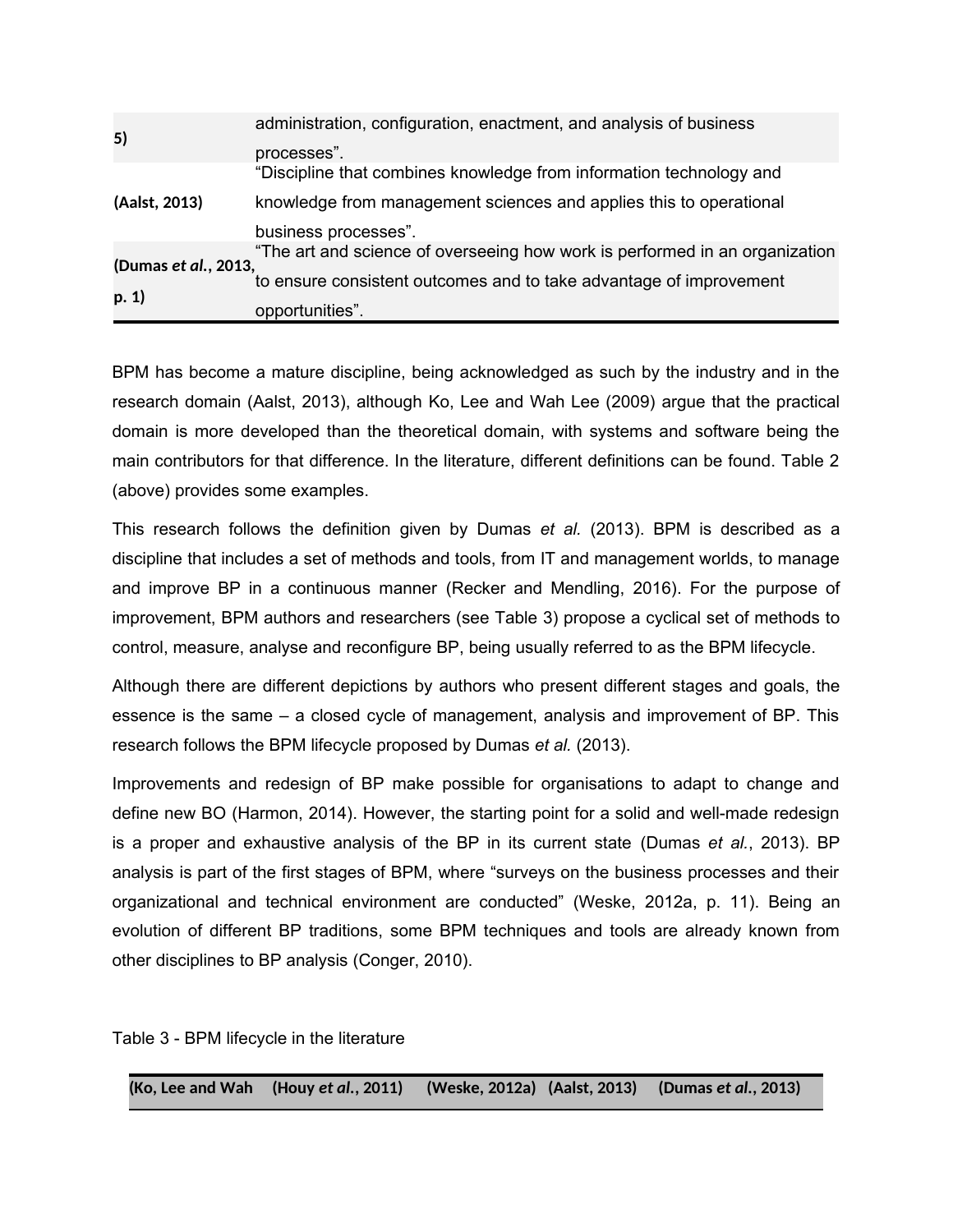| Lee, 2009)                  |                                |                        |                         |                        |
|-----------------------------|--------------------------------|------------------------|-------------------------|------------------------|
| Process design              | <b>Strategy</b><br>development | Design and<br>analysis | (Re)design              | Process identification |
| System<br>configuration     | Definition and<br>modelling    | Configuration          | Implement/<br>configure | Process discovery      |
| <b>Process</b><br>enactment | Implementation                 | Enactment              | Run and<br>adjust       | Process analysis       |
| Diagnosis                   | Execution                      | Evaluation             |                         | Process redesign       |
|                             | Monitoring and                 |                        |                         | Process                |
|                             | controlling                    |                        |                         | implementation         |
|                             | Optimization and               |                        |                         | Process monitoring     |
|                             | improvement                    |                        |                         | and controlling        |

Note: being in the same line does not mean that the stages of different authors are equivalent

Improvements and redesign of BP make possible for organisations to adapt to change and define new BO (Harmon, 2014). However, the starting point for a solid and well-made redesign is a proper and exhaustive analysis of the BP in its current state (Dumas *et al.*, 2013). BP analysis is part of the first stages of BPM, where "surveys on the business processes and their organizational and technical environment are conducted" (Weske, 2012a, p. 11). Being an evolution of different BP traditions, some BPM techniques and tools are already known from other disciplines to BP analysis (Conger, 2010).

## *Business process analysis: methodology*

Commonly known methods of evidence-based, interview-based and workshop-based for discovery and validation can be employed when disclosing the initial situation of the BP (Weske, 2012a; Dumas *et al.*, 2013). Mapping and modelling are recommended as steps and tools for a joint understanding of BP activities and flows, its structure and who the actors in it are (vom Brocke *et al.*, 2014).

BP analysis is performed to evaluate the BP performance in its current state, revealing the existing imperfections and inefficiencies, which allows a first glance of what can be improved and redesigned (Weske, 2012a; Aalst, 2013; Dumas *et al.*, 2013). This evaluation is key for managers to perceive BP improvement opportunities and take decisions towards that change (Dumas *et al.*, 2013). A proper analysis allows process owners to have an inside end-to-end look of BP and understanding which issues are to be addressed in the process as a whole (Aalst, La Rosa and Santoro, 2016). It also gives an overview of what key performance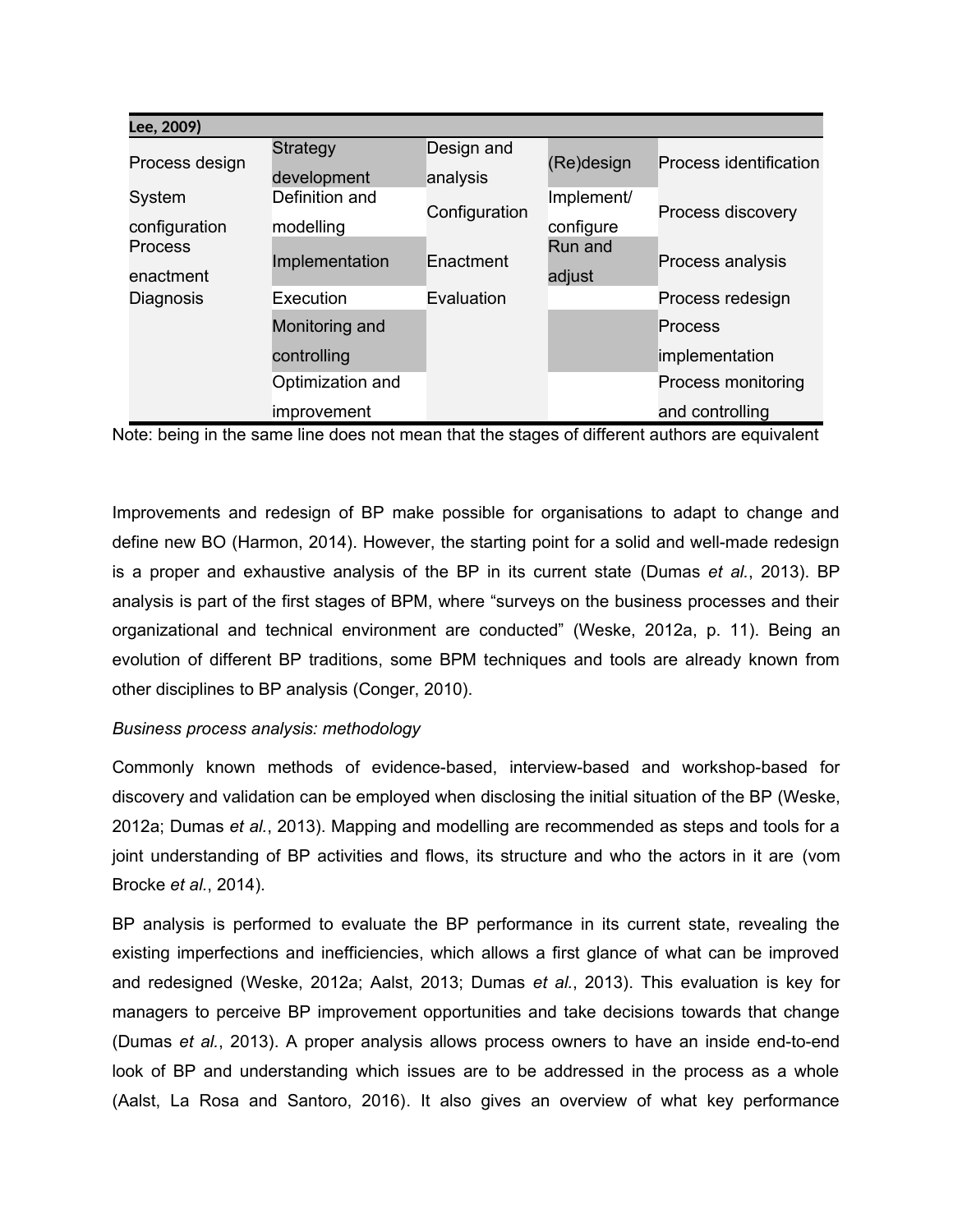indicators (KPI) are being or not being achieved. Mansar and Reijers (2004, 2005) propose a framework to evaluate redesign best practices in four dimensions – cost, time, quality and flexibility.

## RELATED WORK

As vom Brocke *et al.* (2014), Aalst, La Rosa and Santoro (2016) argue, BPM is an established discipline both in research domain and organisations. There are several studies under this topic and case studies in different industries developed. Among others, it is possible to find applications in small and medium organisations (see, for instance, Sanka Laar and Seymour, 2017), applications in healthcare (see, for instance Netjes *et al.*, 2009; Becker *et al.*, 2007), in the banking sector (Küng and Hagen, 2007), or in the automotive industry (Hertz, Johansson and de Jager, 2001), just to name a few examples. provide a case in the automotive industry. Several other cases can be found in the literature, however few concerning the application in IT processes. Examples of those scarce situations are the application of applications of BPM in the IM process (see, for instance, Mahy, Ouzzif and Bouragba, 2016; Conger, 2010; Bandara, Rosemann and Cornes, 2005).

By performing a BPM approach to the IM process, this research tries to contribute to close the existing gap in the application of BP analysis to IT processes, a relation that does not have been much explored. Such relation can be the basis to have a better management view over IT processes and to improve them in order to become more customer-centric.

#### RESEARCH METHODOLOGY

The research methodology used is a single case study approach as proposed by Yin (2013). Accordingly, this research is conducted based on the following steps: designing the case study, conducting the case study, analysis of the collected data and, last but not least, develop conclusions. This case study was performed from September 2017 to February 2018.

In order to fulfil the goal of this research, BPM will be used as it is a recent and broader methodology, which encompasses several methods and tools of different BP traditions, as seen in the literature review. Dumas *et al.* (2013) proposal will be used as it is the most recent and detail approach (due to the number of stages it includes) for this purpose.

Based on (Dumas *et al.*, 2013) BP modelling is conducted, as it provides a visual understanding of the process and details its activities, actors and flows, being key to conduct a proper process analysis. BP model and notation (BPMN) are used, in its most recent version, BPMN 2.0 from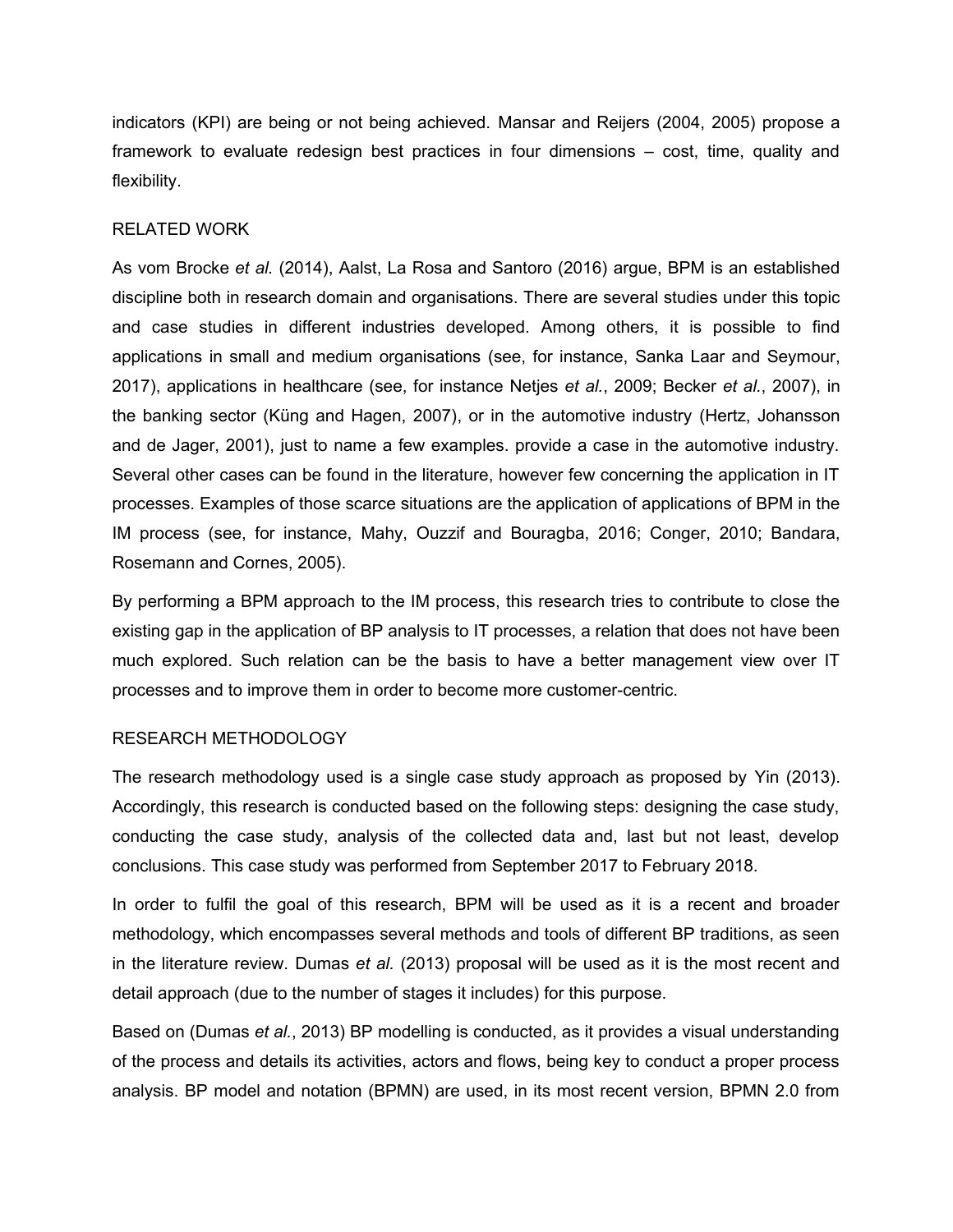2011. It is a recent language that tries "to identify the best practices of existing approaches and to combine them into a new, widely accepted language" (Weske, 2012b, p. 206).

Data collection was based on documentation, archival records and interviews, following Yin (2013) recommendations.

Existing documentation provided an initial source of insights about the process and support service, and their context in the organisation.

Next, three rounds of formal interviews with 17 team members and predefined guides of topics were conducted with the team that supports the analysed process:

- $\bullet$  The 1<sup>st</sup> round provided insights of the service performed by the team and the role its members take in the IM process. Processual inquiries – regarding activities, flows, decisions and roles, among others – were also conducted in order to have a draft version of the process. The interviews took approximately 30 minutes each and the answers were written.
- $\bullet$  The 2<sup>nd</sup> round faced the team members with the first draft version of the process. Errors and omissions were identified and enabled, to conclude the final model. The interviews took approximately 20 minutes each and the answers were written.
- The 3<sup>rd</sup> round explored existing issues identified by the team members in the process and in the service, and possible solutions to them, on a qualitative perspective. The interviews took approximately 20 minutes each and the answers were written.

The ultimate output of these three rounds was the as-is model and the issues surveyed with the team.

After that, the data records generated by the service operation relative to period from October 2017 to December 2017 were consulted and analysed. Such analysis provided general information about the process performance, nuances and deviations. A Pareto analysis was conducted, which allowed the authors to determine how many IT services are supported by the team and which are the most demanded.

Finally, a focus group of 1 hour with the whole 18 team members was convened to validate the modelled process and the information analysed.

## CASE STUDY CHARACTERIZATION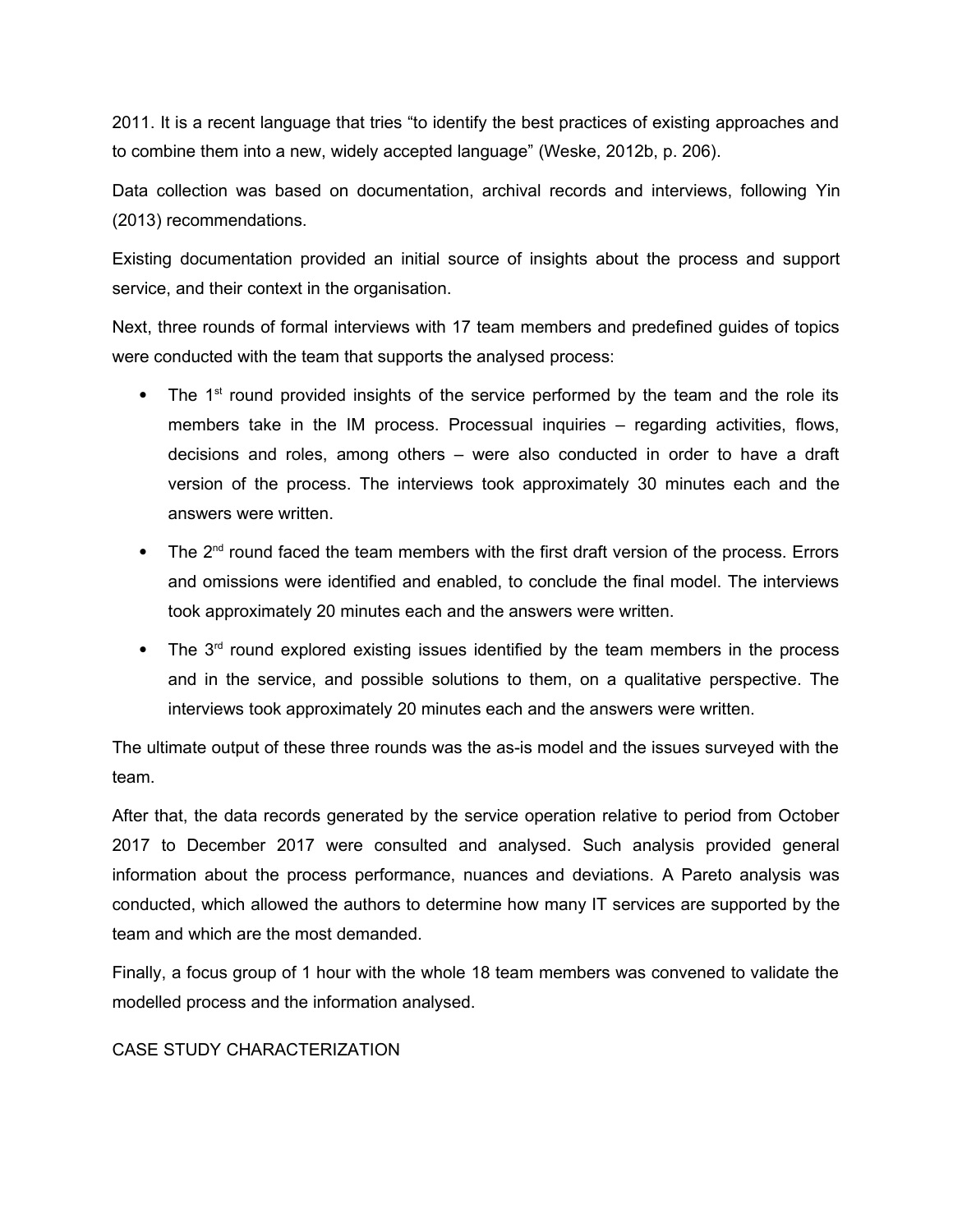The case study focuses on the IM process performed by a team in Lisbon that provides IT support services to the global human resources (HR) department of an organisation. The organisation is a multinational conglomerate, present in more than 190 countries and having more than 300.000 direct employees, in different industrial areas. This IM process is one of several processes that provide IT support services to the organisation itself, being the team part of the corporate IT services division.

The IM process is mainly grounded on the Information Technology Infrastructure Library (ITIL) framework, one of the most used IT framework to manage IT services (de Sousa Pereira and Mira da Silva, 2012; BMC and Forbes Insights, 2017). By implementing and performing this process, the organisation under analysis aims to receive incident tickets and manage all their lifecycle, in order to restore normal service operation as fast as possible and minimize the impacts in business operations, as advised in the ITIL framework (TSO, 2011). An incident is classified as an "unplanned interruption to an IT service or reduction in the quality of an IT service or a failure of a configuration item that has not yet impact an IT service" (TSO, 2011, p. 72). In this case study, the IM process analysed is adapted to the support structure that performs it.

The customers are the IT services of the global HR department of the organisation, which hire the support service to solve their incidents. Considering also that this IM process is one of many that consist the support service, the service provided can be classified as B2B service.

Regarding resources, there are several actors across this support service that can participate in the resolution of the incident, depending if they are required or not. The team analysed is one of those actors and is composed by 18 people. The team is considered the IM process owner, being its main goal of the team is to solve the incidents as fast as possible, in order to restore normal service to the customers – so they can return to their normal working – and to comply with contracts.

After the analysis of data records, it was concluded that demand is stable over time. Any variation is usually predictable. An example of this is the month of December, when a lower volume of demand occurs, due to Christmas, New Year and other festivities.

Incident tickets (tickets) coming from the customers are the artefacts flowing along the process, being generated when a customer reports an incident to the support team. Tickets have different priorities, according with the urgency and impact of the incident, which affects the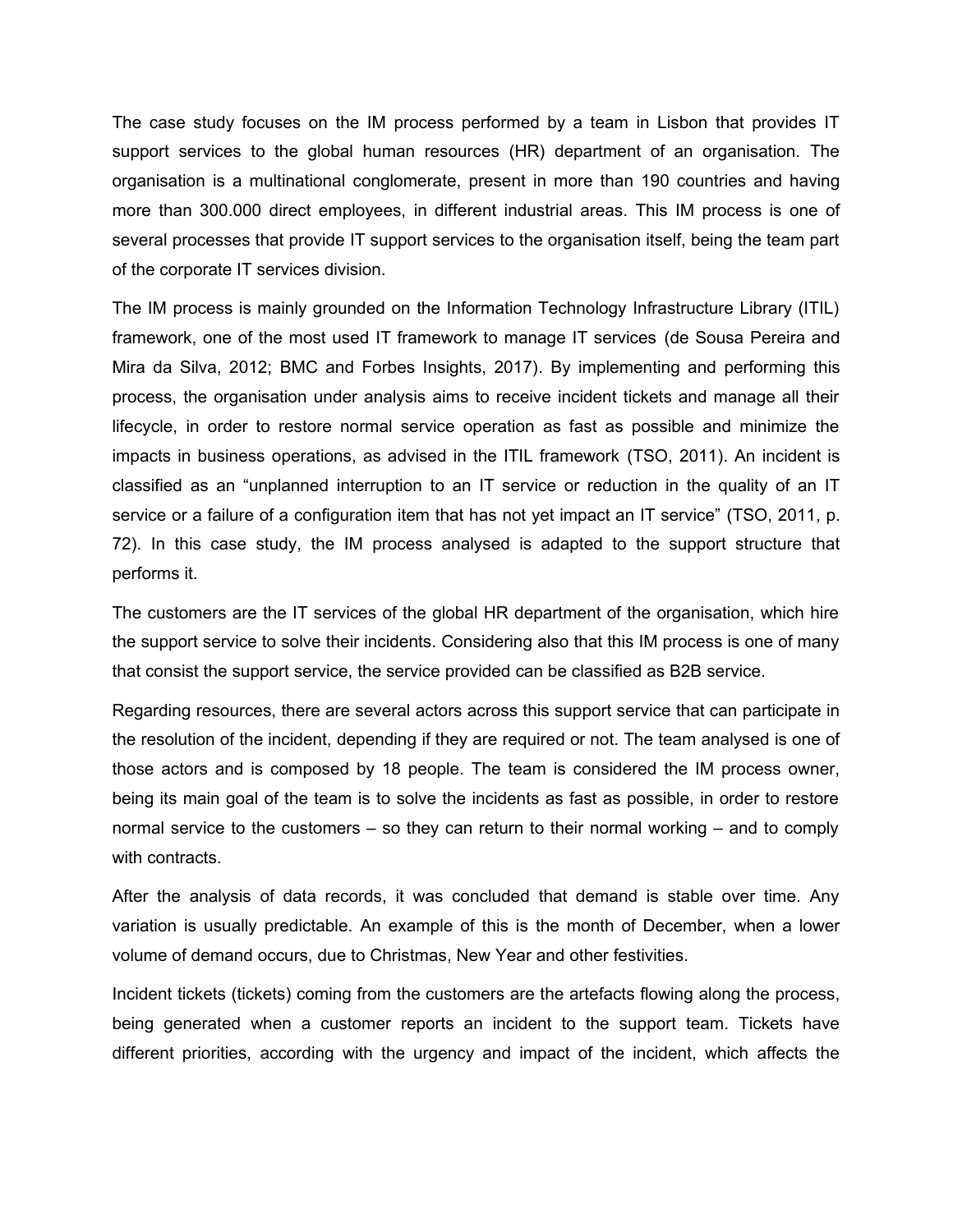respective SLA. Also, tickets are classified according with the IT service where the incident occurred.

### PROCESS DISCOVERY

Process discovery consists on modelling the as-is process, identifying all the participants, activities and flows that characterize its design.

### *Customers*

The customers of the IM process are the IT services of the HR department. These customers have contracts with the company so that it receives and handles its incidents. However, the final customers are the IT services users who report incidents. These users can be either employees or IT services managers. The organisation has contracts with the IT services establishing service level agreements (SLA). These SLAs are part of the measured indicators in the service operation, such as:

- Reaction time: this indicator relates to the time the ticket awaits in queue before its processing starts.
- Resolution time: this indicator concerns the time the team takes to solve the issue and restore customer's normal service.

The quality for customers is having the incidents solved complying with the established SLA.

#### *Process contextualization*

The process is triggered when a customer reports an incident to the support service. The reception of the tickets can happen in two different ways:

- An email sent by the customers, which generates automatically a ticket in the IM system.
- A call to the support team, who creates a ticket manually as a consequence of that call.

The process is finished 14 days after the ticket is labelled as resolved by the support expert, if there are no reopening requests made. However, some alternative endings may exist:

- If a ticket enters with critical priority, the support agent immediately stops the normal IM process and deploys the critical incident procedure, which exists to answer those specific cases and has a different design adapted to the IT service impacted.
- If the support expert determines that the incident is not valid under the scope of services that office has available, he cancels the ticket, ending the IM process.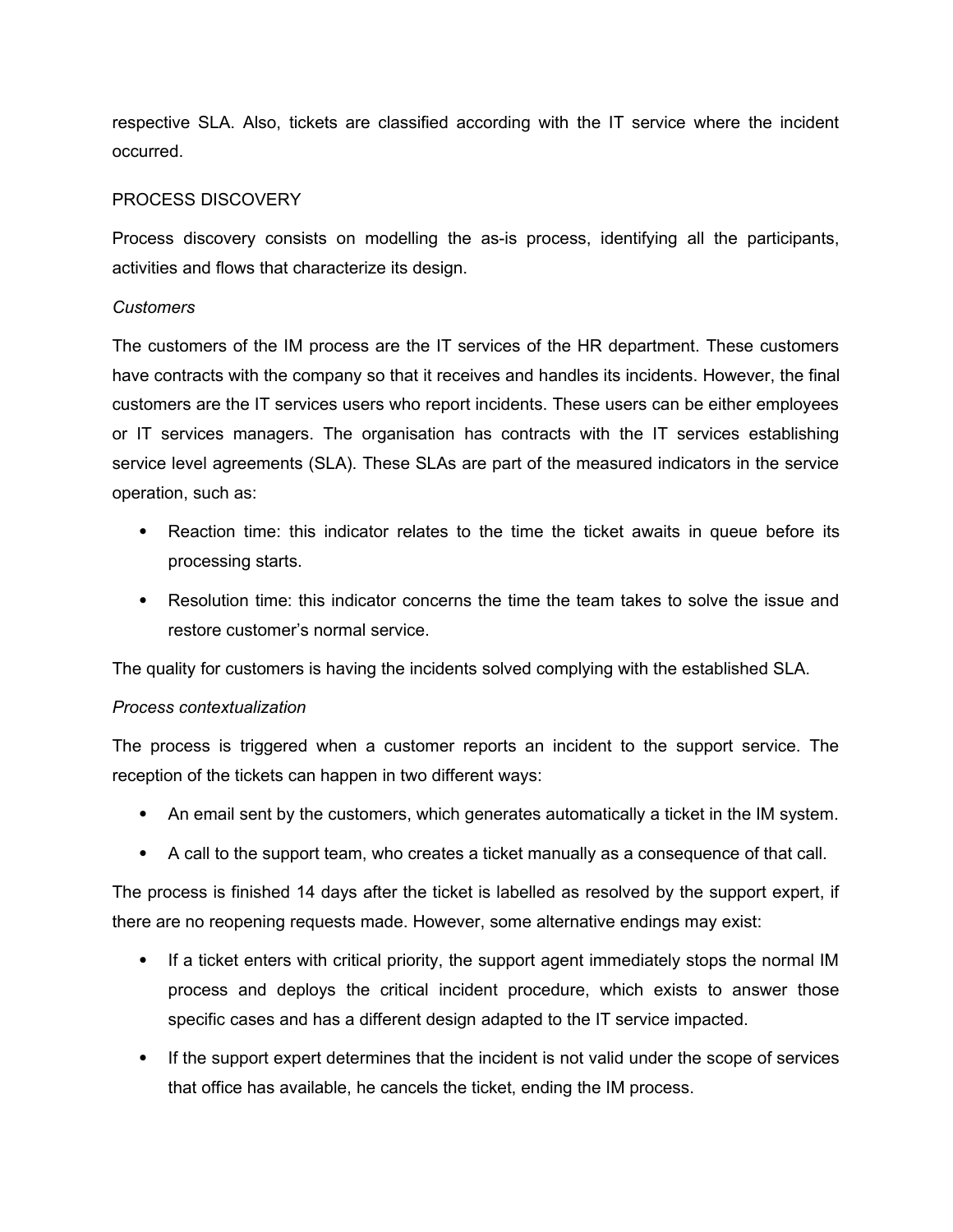#### *Service structure*

Although the team is the owner of the IM process, it is part of a structure that has more participants dedicated to incident solving. This vertical structure is composed by two support levels (SL) –  $2^{nd}$  SL and  $3^{rd}$  SL – and IT suppliers, that interact and share tickets between them to solve incidents, depending on their complexity. The objective of the division in two SL is to have different specialization of skills and a better distribution of workload through the support service structure, instead of having just one SL where all incidents of all complexities would converge. Some IT services outsourced the 1<sup>st</sup> SL. However, being the incoming tickets from that  $1^{st}$  SL processed the same way as other tickets, this  $1^{st}$  SL is also considered a customer. Table 4 resumes the actors that may participate in the IM process.

| Group       | <b>Role</b>                                                    | <b>Description</b>                                                            |
|-------------|----------------------------------------------------------------|-------------------------------------------------------------------------------|
| Customer    |                                                                | All entities that report incidents to the support service. Can be its         |
|             |                                                                | users, managers or the external 1 <sup>st</sup> SL                            |
|             | Element in charge of the initial reception, processing, and    |                                                                               |
| $2nd$ SL    | Support agent                                                  | dispatching of tickets to the respective support expert                       |
|             | Support expert                                                 | Expert in the resolution of incidents, allocated by IT services               |
|             | At a deeper level of support and expertise, the IT specialists |                                                                               |
| $3rd$ SL    | IT specialist                                                  | handle tickets that the 2 <sup>nd</sup> SL was not able to resolve. These are |
|             |                                                                | part of different development teams                                           |
| IT supplier |                                                                | External entities that originally produced and provided the IT                |
|             |                                                                | service. They are usually called to the process when there is an              |
|             |                                                                | issue that nobody at the support structure can solve                          |

Table 4 - Actors and roles in the IM process

The team under analysis is in the  $2<sup>nd</sup>$  SL and it is considered the main support element, but also has some 3<sup>rd</sup> SL elements. The team is composed by 2 support agents, 12 support experts, and 3 IT specialists. These last 3 elements are the ones in the team that perform  $3<sup>rd</sup>$  SL roles. The  $3<sup>rd</sup>$  SL are development teams for the different IT services spread across the organisation. Inside each SL there are functions that play different roles in the processing and resolution of incidents. Each role has a different set of skills, knowledge and permissions designed for its functions in the IM process. IT suppliers are third parties to the organisation, the original providers of the IT services.

#### *Activities*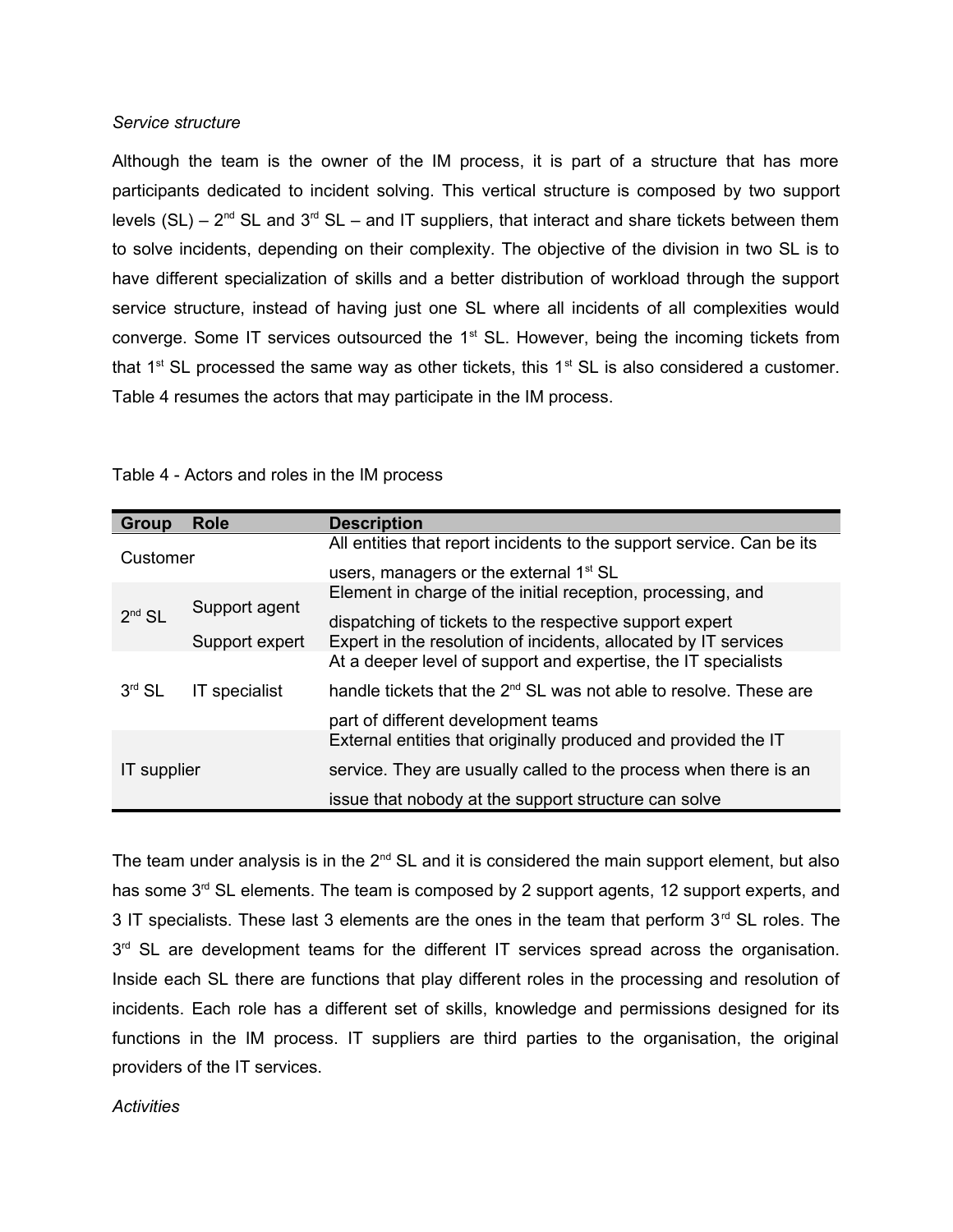The IM process performed is based on ITIL framework proposed workflow. There are no fullmanual activities, being all performed with the support of an IM system. The tasks and details of each activity may vary according with the service where the incident occurred. However, the activities are standard and transversal to the IM process that the team performs. These activities also provide an insight of what are the functions and required skills of each role.

| <b>Type</b>   | <b>Activity</b>   | <b>Description</b>                                           |  |
|---------------|-------------------|--------------------------------------------------------------|--|
| Ad-hoc sub    | Answer call       | Answer the customer calls to identify the incident, register |  |
| process       |                   | (log) the issue into a ticket and prioritize it accordingly  |  |
| User activity | Incident          | Identify the service impacted and the nature of the incident |  |
|               | identification    |                                                              |  |
| User activity | Incident          | Categorization based on the service impacted and the         |  |
|               | categorization    | incident nature                                              |  |
| Throw         | Assign to support | Based on the categorization given, assign to the             |  |
| message       |                   |                                                              |  |
| activity      | expert            | respective support expert                                    |  |
| Catch         | Review returned   | Review the returned ticket by the support expert, when       |  |
| message event | incident          | ticket is wrongly assigned initially                         |  |

Table 5 - Activities performed by a support agent

The support agent is responsible for the initial dispatching of the incoming incidents. Its functions include: answering the calls of customers to open a ticket; the processing and allocation of tickets to the designated support experts, according with the given classification. Its activities are detailed in the Table 5.

The support expert is placed in the main SL, being its goal the resolution of incidents, sending tickets to the  $3<sup>rd</sup>$  SL on if-necessary criteria. The functions of this role include the diagnosis, resolution and closure of tickets, communicating with the customer when necessary. In situations where the ticket is reopened, the support expert is also responsible to reanalyse the incident and rework on the ticket. The activities for this role are detailed in Table 6.

Table 6 – Activities performed by a support expert

| $-$<br><b>Contract of the State of the Contract of the Contract of the Contract of the Contract of the Contract of the Contract of the Contract of the Contract of the Contract of the Contract of the Contract of the Contract of the </b><br>. <b>. .</b> |  |
|-------------------------------------------------------------------------------------------------------------------------------------------------------------------------------------------------------------------------------------------------------------|--|
|                                                                                                                                                                                                                                                             |  |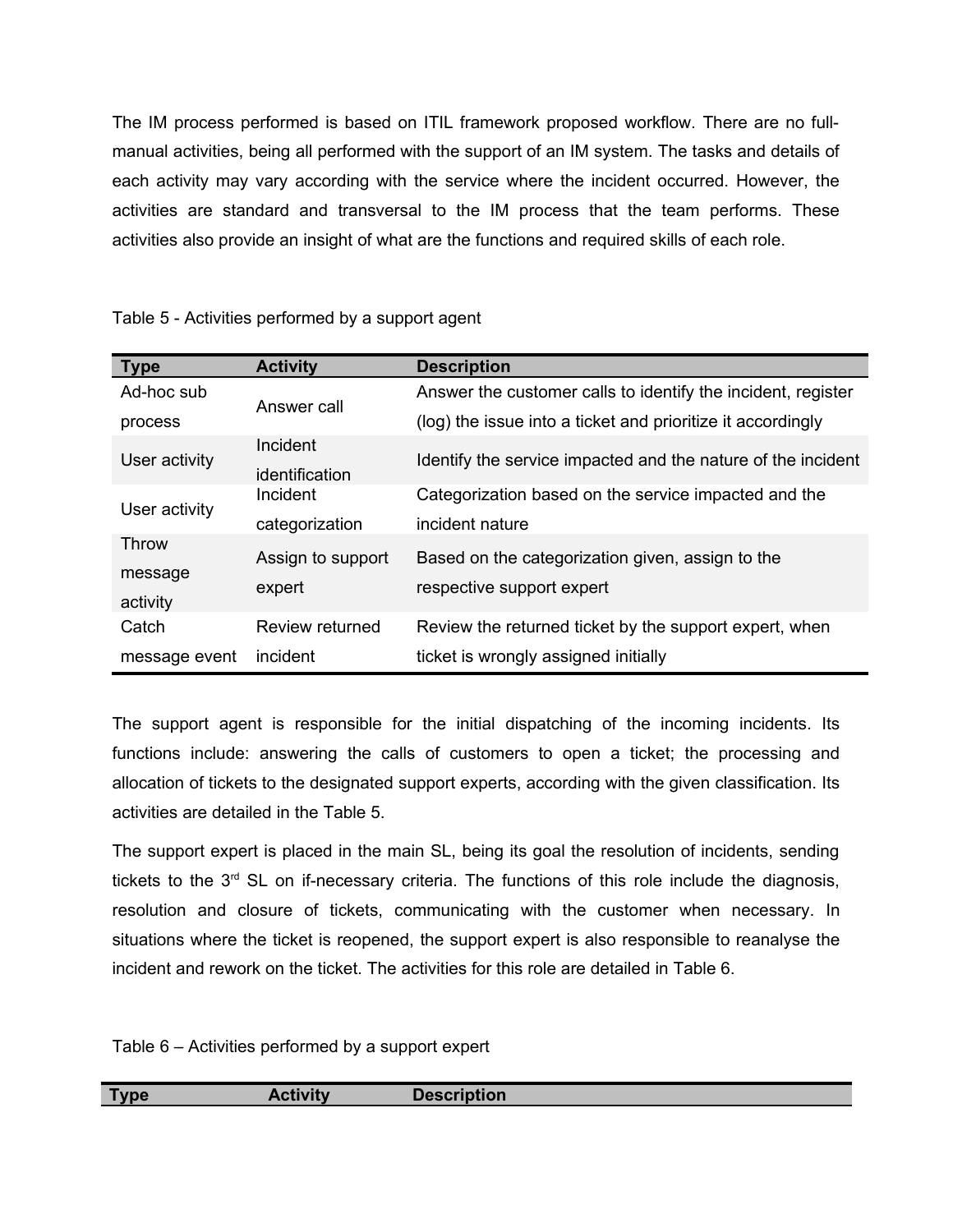| Catch message      |                   | Initial<br>analysis of incoming incidents after<br>being   |
|--------------------|-------------------|------------------------------------------------------------|
| activity           | Initial diagnosis | dispatched, where an initial short analysis is made to     |
|                    |                   | understand the incident, its nature and relevancy          |
|                    | Investigation     | After the initial diagnosis and checks, more detail        |
| User activity      | and diagnosis     | analysis of the issue to understand its root causes and    |
|                    |                   | the possible resolution                                    |
| User activity      | Resolution and    | Solve the incident and restore the normal service, after   |
|                    | recovery          | finding the original cause                                 |
|                    |                   | Communication with the customer to notify him that the     |
| User activity      | Incident closure  | incident is solved and the ticket labelled as resolved,    |
|                    |                   | asking for feedback or not, depending on the service       |
| Throw message      | Return to         | If the scope of the arriving ticket is not the same as the |
| activity           | dispatching       | support expert it is returned to support agent             |
| Throw message      | Assign to 3rd     | If the root cause of the incident can't be found and/or    |
|                    | support level     | requires IT specialist intervention, the ticket must be    |
| activity           |                   | assigned to the respective 3rd support level               |
| Catch message      | Incident ticket   | Tickets returning from the 3rd support level, after the    |
|                    |                   | incident is resolved and the service recovered by the IT   |
| intermediate event | returned          | specialist                                                 |
| User activity      | Incident          | Analysis of the reopening request and new information,     |
|                    | reanalysis        | to understand what failed and needs to be done             |

The IT specialists are part of the different development teams that consist the  $3<sup>rd</sup>$  SL. The function of its IT specialists in the IM process to resolve the more demanding incidents that the 2<sup>nd</sup> SL is not able to solve and that require a higher set of skills and knowledge of the service impacted. Once the resolution is done, IT specialists return the tickets to the  $2^{nd}$  SL. They are the last resort available in the organisation to solve incidents. However, if they are unable to do so and the incident requires the IT supplier intervention, the IT specialist is responsible to make that interaction. The respective activities are described in Table 7.

| <b>Type</b>   | <b>Activity</b>   | <b>Description</b>                                              |
|---------------|-------------------|-----------------------------------------------------------------|
| User activity | Initial diagnosis | Initial short analysis of arriving tickets from the 2nd support |
|               |                   | level, to understand the incident and the work done so far      |
| User activity | Investigation and | After the initial diagnosis, more detail analysis of the issue  |
|               | diagnosis         | and work done to understand its root cause and the              |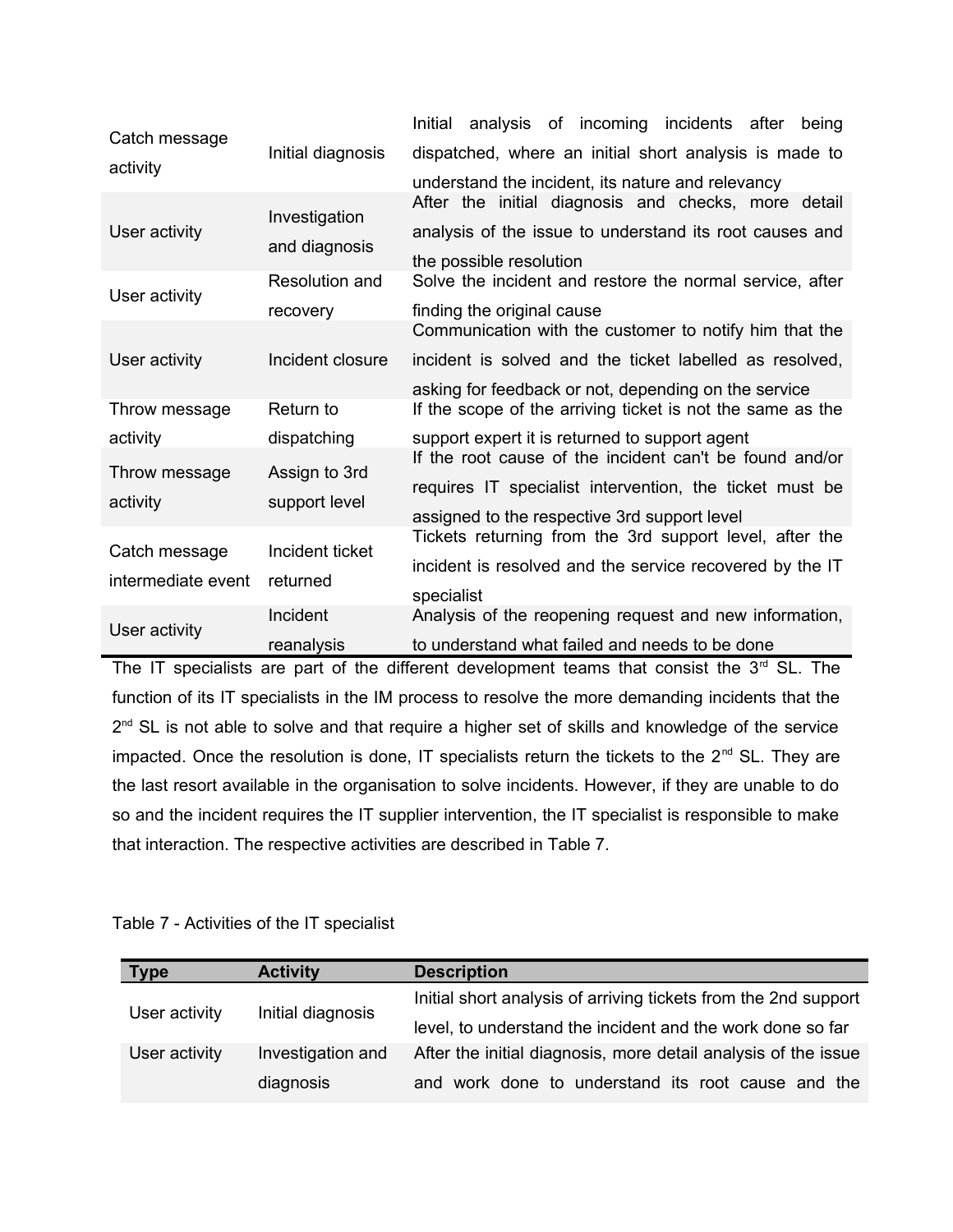|               |                    | necessary resolution                                         |
|---------------|--------------------|--------------------------------------------------------------|
| User activity | Resolution and     | Solve the incident and restore the normal service, after     |
|               | recovery           | finding the original cause                                   |
| Throw         |                    |                                                              |
| message       | Return to 2nd      | After the resolution and recovery of the service, return the |
|               | support level      | ticket to 2nd support level                                  |
| activity      |                    |                                                              |
| Throw         |                    | If the root cause of the incident can't be found and/or      |
| message       | Assign to supplier | requires supplier intervention, the ticket must be assigned  |
| activity      |                    | to it                                                        |

# *Process model as-is*

Based on the collected information in the 1st and 2nd interview, detailed above, the as-is model of the IM process is modelled using the BPMN 2.0 language, as presented in Figure 1, which is the final as-is version, validated by team.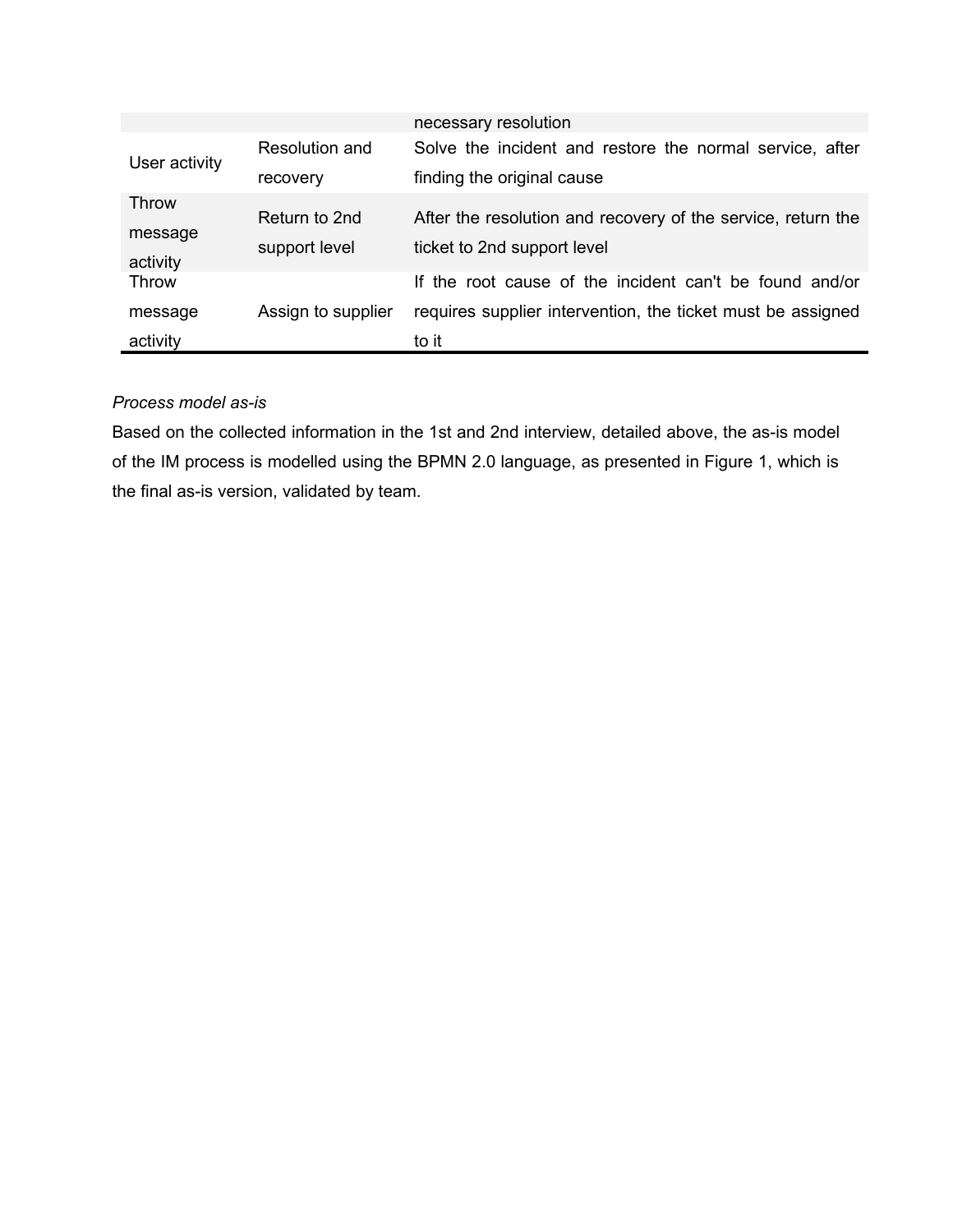# Figure 1 - IM process model as-is

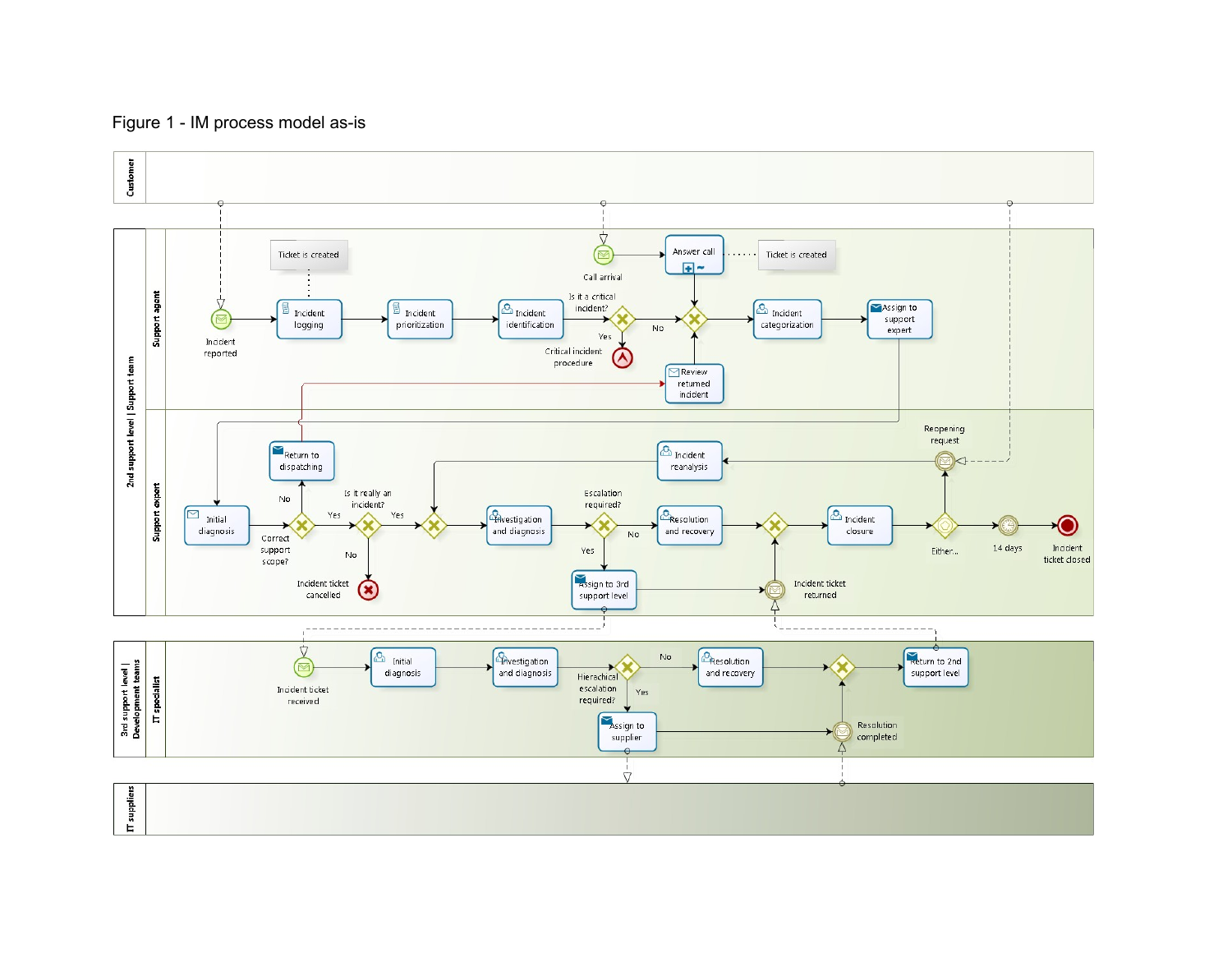# PROCESS ANALYSIS

# *Data records analysis*

The analysis of data records was based on the operational reports generated by the IM system. This analysis focused on the data generated from October 2017 to December 2017, with a volume of 6385 tickets being processed over those 3 months. The outputs of this general analysis were:

- By filtering the tickets by category, it was found that the support service provides support to 46 different IT services.
- Regarding process entries, 94.36% of tickets arrived through email while the remaining 5.64% were reported through calls to the support service.
- The critical incident procedure was only deployed 8 times, which makes it a very low volume process. The average resolution time of these situations was 1 hour and 44 minutes, with all the situations complying with the stipulated SLA.
- $\bullet$  99 tickets  $-$  1.55% of the total volume  $-$  were cancelled by support experts, while 191 tickets – 2.99% of the total volume – were reopened by customers after a first resolution, which is still below the 5% maximum stipulated.
- Approximately 66% of the tickets were fully resolved in  $2^{nd}$  SL, with no need to go deeper in the service structure, which is a value that is in line with the operational target of a 60% self-solving quota.
- Comparing the reported dates with the resolution dates, it was verified that approximately 13.72% of the incidents were not solved in the same month has they were created, meaning that they transitioned as unsolved volume to the next month. This is due to the whole processing of the tickets not being fully processed at once by the actors, as the resolution may be pending on customers or IT suppliers' answers.
- Not a single ticket transgressed the given SLAs of reaction and resolution time, which is a sign that the service operation is being well performed, but it can also mean that the SLAs may not be well adjusted.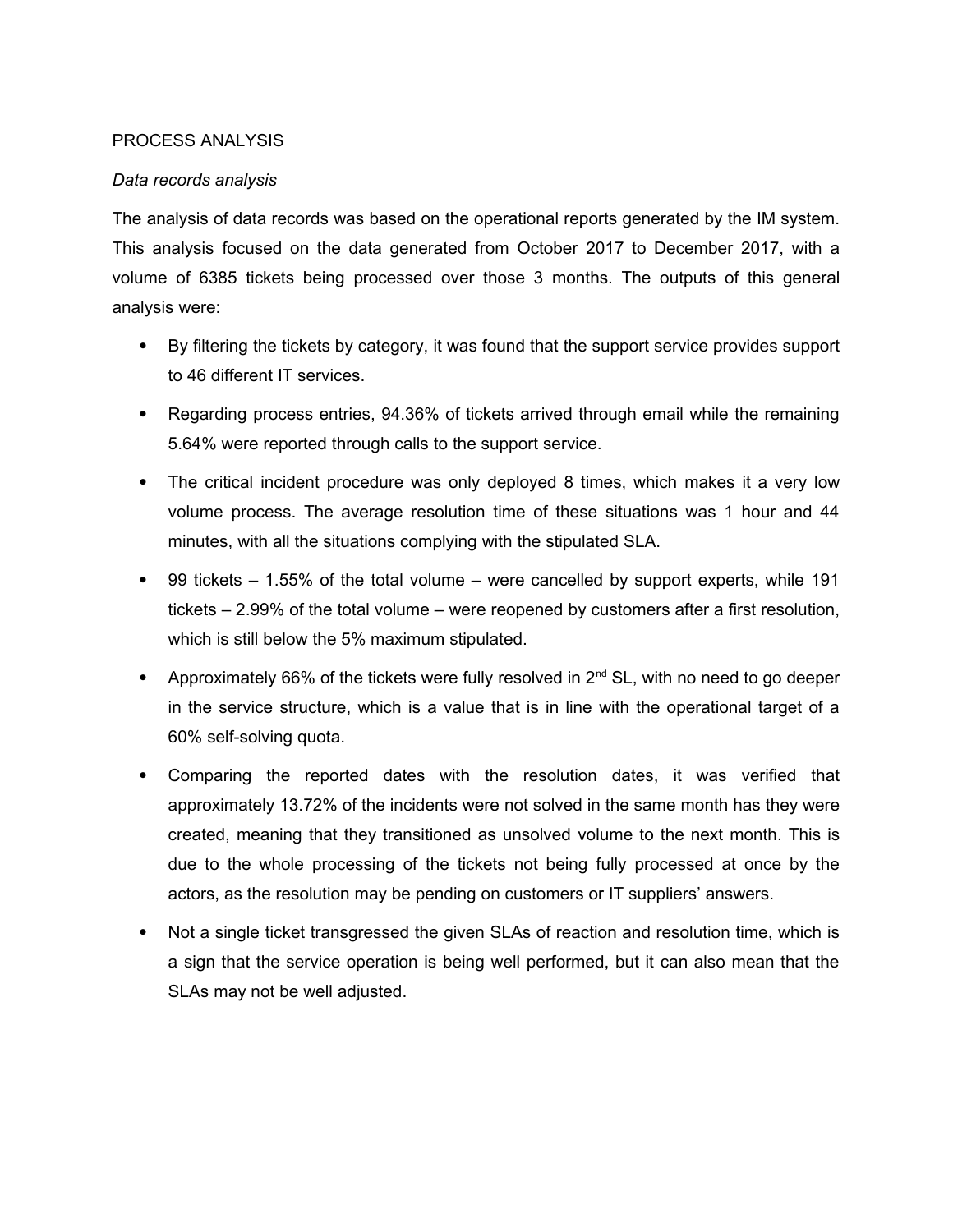The performed Pareto analysis revealed that approximately 79,47% of the analysed ticket volume came from only 7 IT services, as described below:

- Service A, with 28.03% of volume and an average resolution time of 19.24 hours.
- Service B, with 16.66% of volume and an average resolution time of 8.09 hours.
- Service C, with 8.68% of volume and an average resolution time of 22.27 hours.
- Service D, with 8.27% of volume and an average resolution time of 8.81 hours.
- Service E, with 7.83% of volume and an average resolution time of 11.75 hours.
- Service F, with 5.39% of volume and an average resolution time of 18.37 hours.
- Service G, with 4.60% of volume and an average resolution time of 12.53 hours.

The differences in volume of each of these IT services are significant, with services A and B being the only ones to pass the 1000 tickets barrier in the three months analysed. This may be due to the nature of the IT services and the frequency that they are used on a routine basis. A curious fact was also revealed: 23 IT services had no more than 10 tickets reported each.

This reveals that half of the supported IT services have a very low volume of incidents.

Therefore, this Pareto analysis shows that are different profiles of IT services demand, which is reflected on how the teams' support experts are allocated. An example of this is the fact that 5 of the 12 support experts are allocated to the support of service A. These differences may be justified by the nature and complexity of the IT services and the frequency that they are required on a routine basis by the organisations' users.

## *Problems identified*

The  $3<sup>rd</sup>$  round of interviews gathered some issues that pose a challenge to team's work, and that can be opportunities for future improvement.

The most referred issue concerns the dispatching of tickets performed by the support agents, which the team argues that it can lead to wrong classifications, unnecessary rework and to too much waste of time – always requires a person to do it and calls with customers may take too long. The solutions suggested were to centralize the process entries, by receiving only emails and eliminating calls, and to fully automate the activities in the IM system.

Other operational issue is related to the time that some customers take to answer to pending information requests made by the team, which creates a queue of unanswered and stalled tickets. This is said to be one of the causes of why so many tickets are not being solved in the same month as they are reported. Some suggest that a time limit for answering should be settled, which would relief that queue and accelerate the resolution time.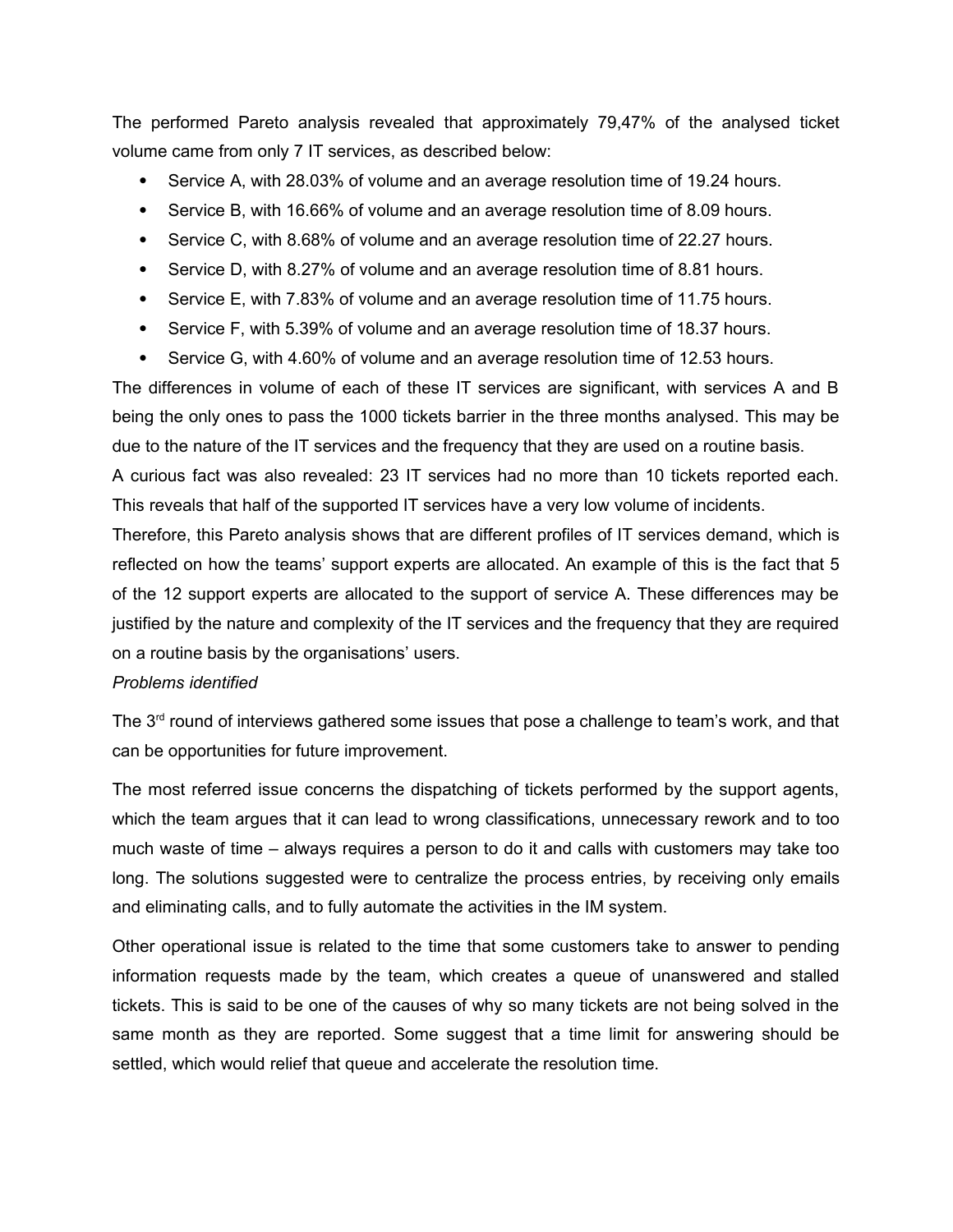The other problem identified refers to the IM system used, which has obsolete features and options that require to perform meaningless steps in its usage. The team complains that the system should be updated to a more recent and modern version, more interactive and userfriendly, with more automated features that allow to focus on the main tasks only.

### **DISCUSSION**

The results of the process analysis reveal that the process performance is meeting its objectives. SLAs are being complied with, which guarantees the quality of services to the customers – a timely resolution of incidents. Targets such as self-solving quota and reopening rate are being more than accomplished. The Pareto analysis clearly shows that there is a great disparity between the most and least demanding IT services. This justifies the allocation and specialization of the team members by IT services.

However, some problems pose challenges to the current operation. Time seems to be a major concern, as the team complains about activities and small details that are time wasting and that could be easily improved.

As managerial recommendations, it is perceptible that an upgrade and improvement in the IM system that supports the service operation is a good investment, since it could solve two of the identified problems: automate the dispatching of tickets and remove unnecessary features. Also, renegotiate the contracts to establish a limit of days for the customers to respond to any request of information by the support service will allow a faster resolution, decrease the idle volume and reduce the rate of tickets that are not closed in the same month of creation.

#### CONCLUSIONS

BPM is a discipline that proposes a solid and detailed BP discovery and analysis, which provides managers with insights about the process current state and performance. The tools and methods allow both a quantitative and qualitative analysis to identify existing imperfections and problems that may not be observable at first sight. A good analysis is the basis from which managers can figure ways of improving processes to mitigate existing issues and to adapt to new challenges.

The application of BPM to analyse and improve IT services is scarce, but it can be a way to have a management approach to its processes that focuses on delivering value to customers. This analysis can be seen as an example of future researches that can be developed combining the two fields: BPM discipline and IT services.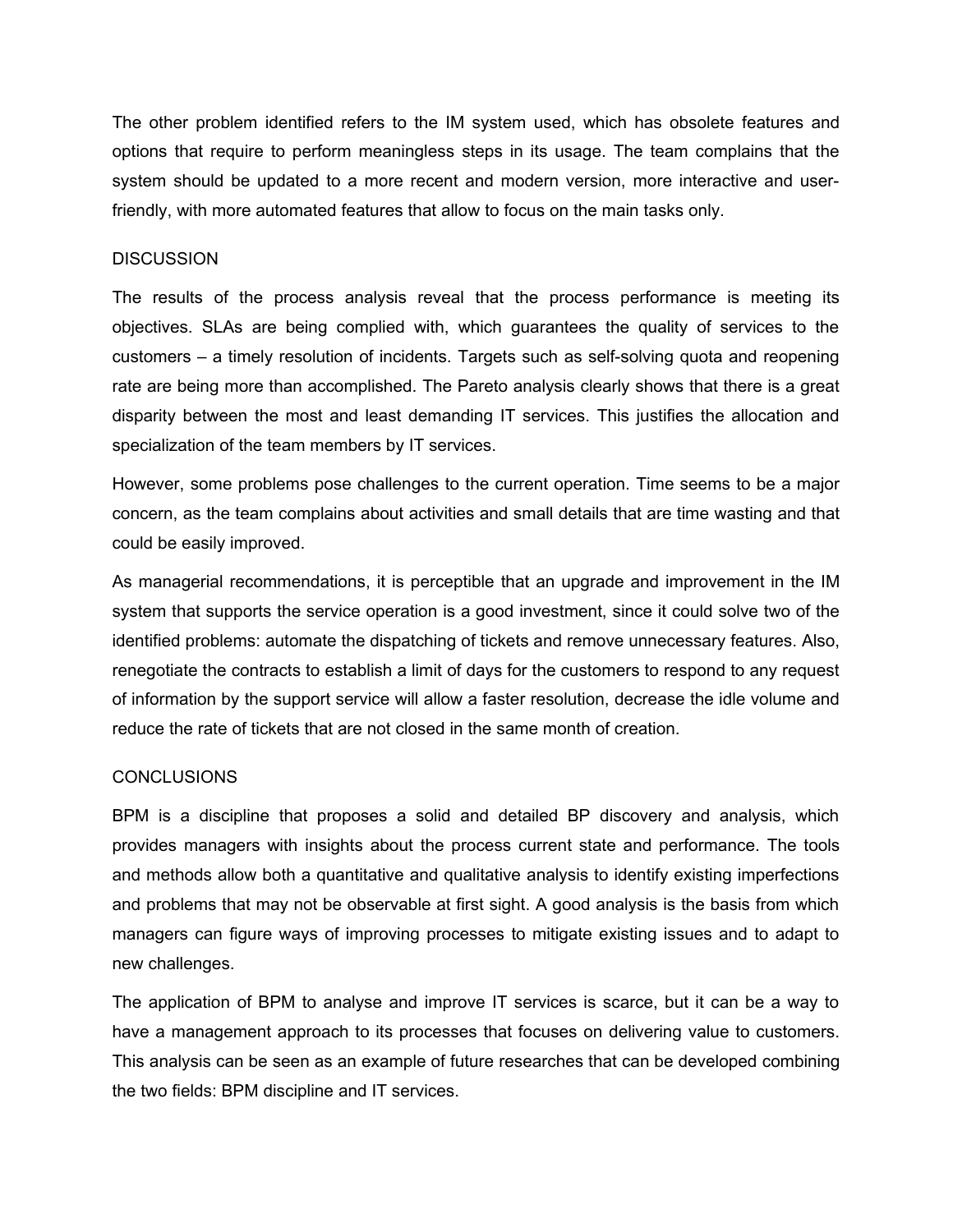In this research, the goals of conducting a BP analysis through a BPM approach was accomplished. The IM process was documented in its current state and some important characteristics and problems were unravelled. However, some limitations regarding process metrics and operational reporting didn't allow a deeper and more extensive analysis. Also, the features of the IM system don't allow to extract all the desired information of the data records.

For future researches, BPM is a methodology that can be applied to IT processes to bring a management perspective to an IT world. It can bring a better management and process improvements to approach to customers. For BP analysis, different BPM methods may be applied to bring more detailed information and results. However, in the IT processes area, it is advised a solid knowledge of informatics and process metrics.

#### REFERENCES

Aalst, W. M. P. Van Der (2013) 'Business Process Management: A Comprehensive Survey', *ISRN Software Engineering*. Hindawi Publishing Corporation, 2013, pp. 1–37. doi: 10.1155/2013/507984.

Aalst, W. M. P. Van Der, La Rosa, M. and Santoro, F. M. (2016) 'Business process management: don't forget to improve the process!', *Business & Information Systems Engineering*. Springer, Berlin, Heidelberg, 58(1), pp. 1–6. doi: 10.1007/s12599-015-0409-x.

Bandara, W., Rosemann, M. and Cornes, J. (2005) 'Business process redesign in information technology incident management: a teaching case', in Campbell, B., Underwood, J., and Bunker, D. (eds) *16th Australasian Conference on Information Systems*. Sydney, Australia: AIS, pp. 1–11.

Becker, J. *et al.* (2007) 'Optimizing U.S. healthcare processes: A case study in business process management', *13th Americas Conference on Information Systems*, 4(June 2016), pp. 2236–2247. Available at: http://www.scopus.com/inward/record.url?eid=2-s2.0- 84870233235&partnerID=40&md5=47e64e9de72dae354d5804b0f641e583.

BMC and Forbes Insights (2017) *Delivering value to today's digital enterprise: The state of IT service management*. Edited by K. W. Moreno et al. Jersey City, NJ , USA: Forbes Insights.

vom Brocke, J. *et al.* (2014) 'Ten principles of good business process management', *Business Process Management Journal*. Emerald Group Publishing Limited, 20(4), pp. 530–548. doi: 10.1108/BPMJ-06-2013-0074.

Conger, S. (2010) 'Six sigma and business process management', in vom Brocke, J. and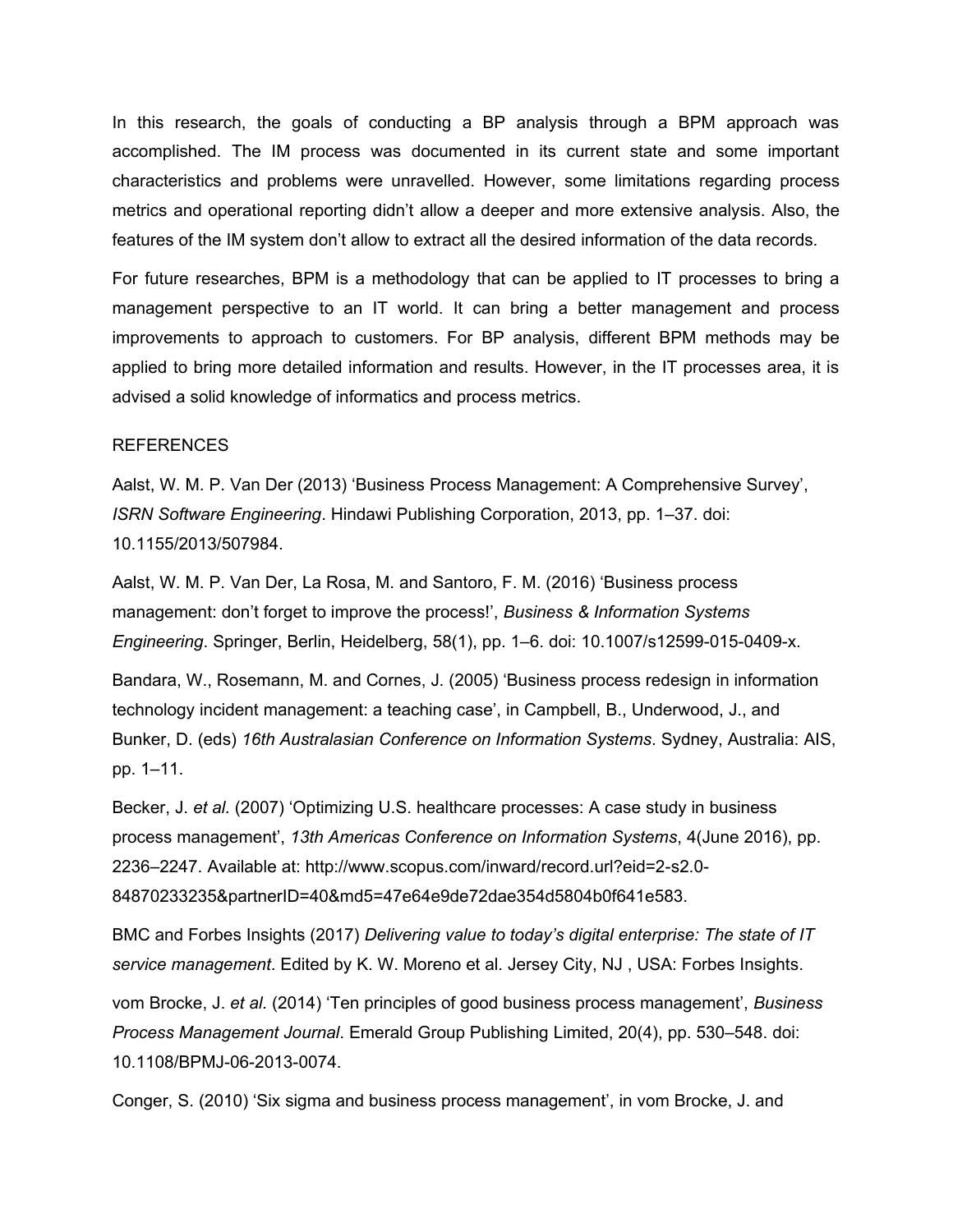Rosemann, M. (eds) *Handbook on Business Process Management 1*. Springer, Berlin, Heidelberg, pp. 127–148. doi: 10.1007/978-3-642-00416-2.

Davenport, T. H. (1993) *Process Innovation: Reengineering Work through Information Technology*, *Rengineering Work through Information Technology*. Boston, MA, USA: Harvard Business School Press.

Dumas, M. *et al.* (2013) *Fundamentals of Business Process Management*. London, England: Springer, Berlin, Heidelberg. doi: 10.1007/978-3-642-33143-5.

Harmon, P. (2010) 'The scope and evolution of business process management', in Brocke, J. vom and Rosemann, M. (eds) *Handbook on Business Process Management 1*. Springer, Berlin, Heidelberg, pp. 37–81. doi: 10.1007/978-3-642-00416-2.

Harmon, P. (2014) *Business Process Change*. 3rd edn. Waltham, MA, USA: Morgan Kaufmann, Elsevier Inc. doi: 10.1017/CBO9781107415324.004.

Hertz, S., Johansson, J. K. and de Jager, F. (2001) 'Customer‐oriented cost cutting: process management at Volvo', *Supply Chain Management: An International Journal*, 6(3), pp. 128–142. doi: 10.1108/13598540110399174.

Houy, C. *et al.* (2011) 'Business process management in the large', *Business & Information Systems Engineering*. Springer, Berlin, Heidelberg, 3(6), pp. 385–388. doi: 10.1007/s12599- 011-0181-5.

Ko, R. K. L., Lee, S. S. G. and Wah Lee, E. (2009) 'Business process management (BPM) standards: a survey', *Business Process Management Journal*. Emerald Group Publishing Limited, 15(5), pp. 744–791. doi: 10.1108/14637150910987937.

Kohlbacher, M. (2010) 'The effects of process orientation: a literature review', *Business Process Management Journal*. Emerald Group Publishing Limited, 16(1), pp. 135–152. doi: 10.1108/14637151011017985.

Küng, P. and Hagen, C. (2007) 'The fruits of business process management: an experience report from a swiss bank', *Business Process Management Journal*, 13(4), pp. 477–487. doi: 10.1108/14637150710763522.

Mahy, Y., Ouzzif, M. and Bouragba, K. (2016) 'Supporting ITIL processes implementation using business process management systems', in Ouzzif, M. and Jarir, Z. (eds) *3rd International Conference on Systems of Collaboration*. Casablanca, Morocco: IEEE, pp. 77–80. doi: 10.1109/ SYSCO.2016.7831338.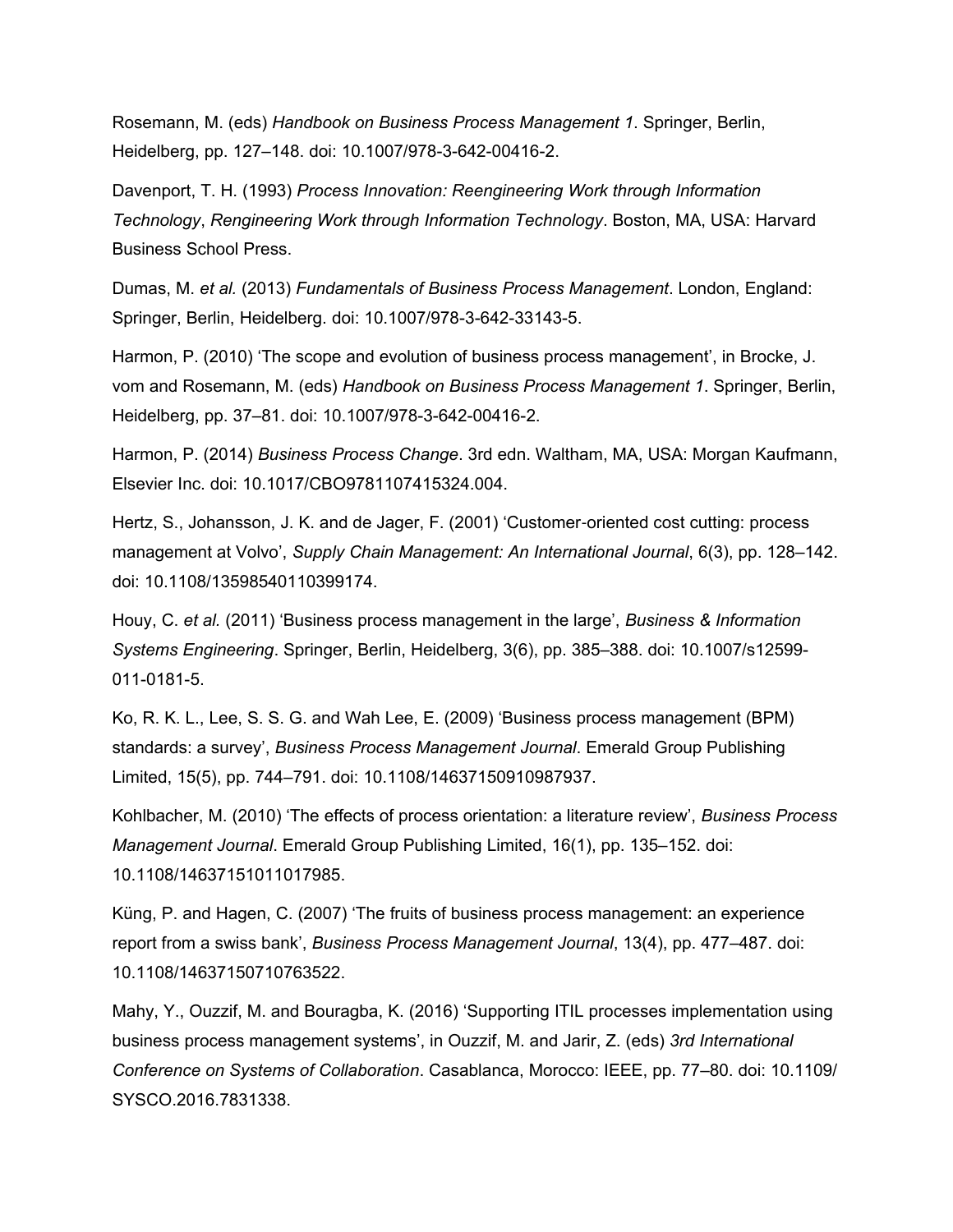Mansar, S. L. and Reijers, H. A. (2004) 'Best practices in business process redesign: An overview and qualitative evaluation of successful redesign heuristics', *OMEGA*. Elsevier B.V., 33(4), pp. 283–306. doi: 10.1016/j.omega.2004.04.012.

Mansar, S. L. and Reijers, H. A. (2005) 'Best practices in business process redesign: Validation of a redesign framework', *Computers in Industry*. Elsevier B.V., 56(5), pp. 457–471. doi: 10.1016/j.compind.2005.01.001.

Netjes, M. *et al.* (2009) 'BPR Best Practices for the Healthcare Domain', in Rinderle-Ma, S., Sadiq, S., and Leymann, F. (eds) *7th International Conference on Business Process Management: Workshops*. Ulm, Germany: Springer, Berlin, Heidelberg, pp. 605–616. doi: 10.1007/978-3-642-12186-9.

Recker, J. and Mendling, J. (2016) 'The state of the art of business process management research as published in the BPM conference: Recommendations for progressing the field', *Business & Information Systems Engineering*. Springer, Berlin, Heidelberg, 58(1), pp. 55–72. doi: 10.1007/s12599-015-0411-3.

Reijers, H. A. (2006) 'Implementing BPM systems: the role of process orientation', *Business Process Management Journal*, 12(4), pp. 389–409. doi: 10.1108/14637150610678041.

Sanka Laar, D. and Seymour, L. F. (2017) 'Redesigning Business Processes for Small and Medium Enterprises in Developing Countries', in Mokoaleli-Mokoteli, T. and Ndaba, Z. (eds) *5th International Conference on Management, Leadership & Governance*. Saint Petersburg, Russia: Academic Conferences and Publishing International Ltd., pp. 512–519.

de Sousa Pereira, R. F. and Mira da Silva, M. (2012) 'Designing a new integrated IT governance and IT management framework based on both scientific and practitioner viewpoint', *International Journal of Enterprise Information Systems*, 8(4), pp. 1–43. doi: 10.4018/jeis.2012100101.

TSO (2011) *ITIL Service Operation*. 2011th edn. Edited by R. Steinberg et al. High Wycombe, Buckinghamshire, England: The Stationery Office.

Weske, M. (2012a) '1 Business Process Management', in *Business Process Management: Concepts, Languages, Architectures*. 2nd edn. Springer, Berlin, Heidelberg, pp. 3–23. doi: 10.1007/978-3-642-28616-2.

Weske, M. (2012b) '4.7 Business Process Model and Notation', in *Business Process Management: Concepts, Languages, Architectures*. 2nd editio. Springer, Berlin, Heidelberg, pp.